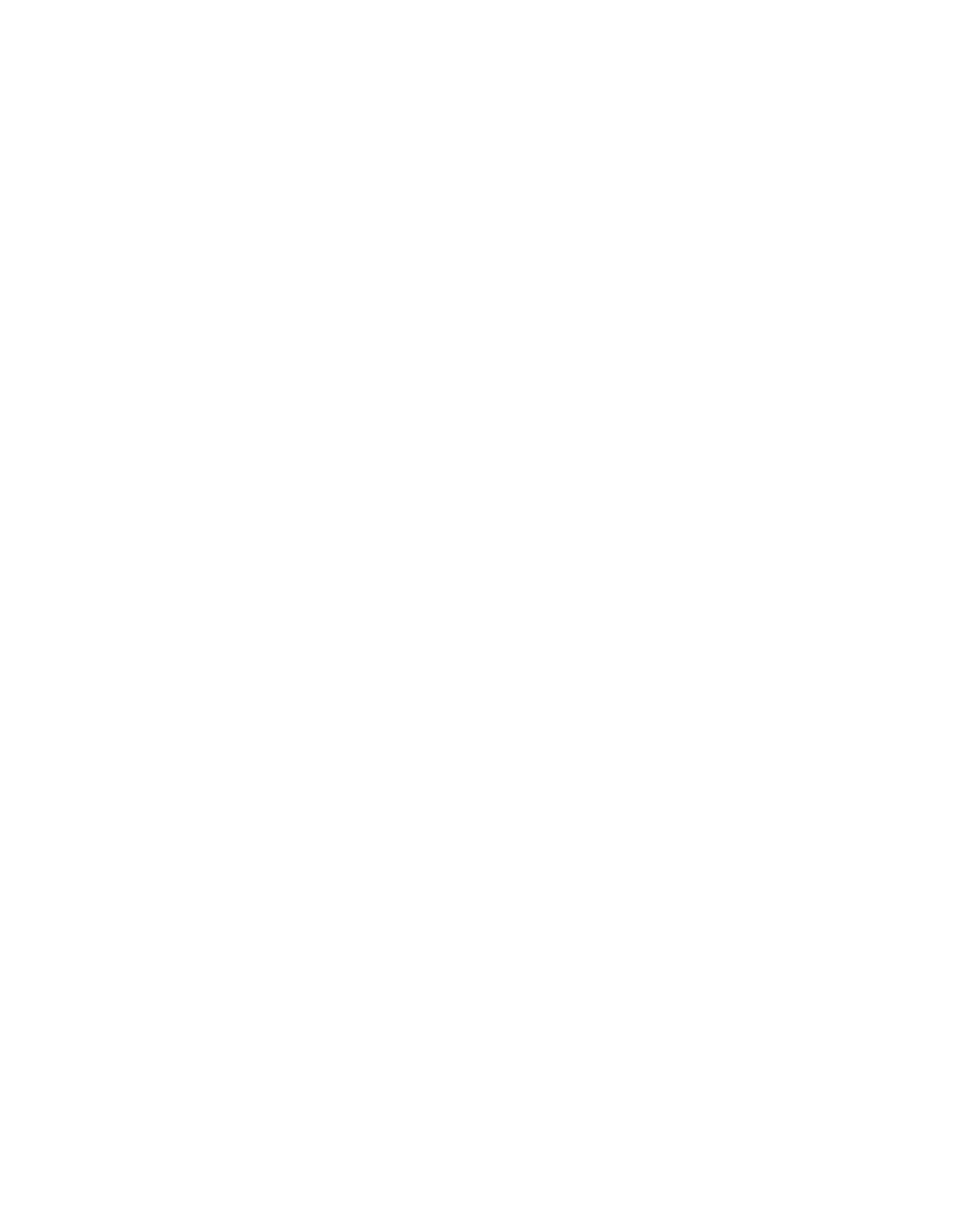# Mode Analysis Memo

This memorandum compares two high-capacity transit (HCT) modes, Rapid Streetcar (RSC) and Bus Rapid Transit (BRT), identified as alternatives for the Roosevelt to Downtown High Capacity Transit (RDHCT) Corridor under evaluation by the Seattle Department of Transportation (SDOT). The Seattle Transit Master Plan identified the RDHCT Corridor as one that is viable for either RSC or BRT service. In order to plan and design transit service along the corridor, an initial task was the selection of a preferred transit mode based on a qualitative evaluation of modal characteristics. Quantitative analysis, including ridership and cost, was developed after this initial analysis. The following sections define the two transit modes, presents an evaluation framework, and identifies the preferred mode for the RDHCT Corridor.

# Types of Service Under Evaluation

RSC and BRT have many similar characteristics regarding their operations and their role in the context of the broader urban public transit system. However, this mode analysis framework seeks to identify and assess the many specific differences that are not initially evident from the description of modes. It is these differences, combined with additional quantitative analysis, that determine the preferred mode choice.

### **Rapid Streetcar**

Streetcar is a rail transit mode that typically operates on tracks running on city streets. RSC includes the operation of modern streetcars on rapid transit lines, featuring limited stops and extensive use of exclusive lanes and/or traffic signal priority. RSC vehicles are generally steel-wheeled low-floor vehicles, powered by electricity supplied through an overhead wire, with articulated sections that can navigate tight turns. Vehicles can be longer than "standard" streetcar lines (like the South Lake Union or First Hill streetcar lines already existing) and thus accommodate loads of up to 251 passengers per coupled vehicle, allowing the RSC to achieve a capacity of upwards of over 3,012 passengers per hour per direction when running at 5 minute headways. Stations are spaced approximately  $\frac{1}{2}$  to 1 mile apart, more similar to other HCT modes than local, circulator streetcar functions. Each is generally equipped with premium amenities such as off-board fare collection systems, boarding platforms level with vehicle doors, multiple wide doors to ensure efficient boarding and alighting, and real time arrival signs.

### **Bus Rapid Transit**

BRT is a high quality bus service with features designed to improve performance compared to standard bus service. BRT service employes a variety of different components, which when used in conjuction, are able to provide service quality similar to rail, while still maintaining many of the cost savings and operational flexibilities of bus service. A variety of service components are available to achieve this higher standard of service, most of which are also used to provide RSC service, including dedicated rights-of-way, traffic signal priority, upgraded vehicles, and station amenities. BRT routes are also generally branded as a separate, premium service as compared to traditional buses.

Like traditional buses, BRT uses rubber-tired vehicles. While systems may also retain the diesel or diesel-electric hybrid propulsion systems of standard buses, BRT buses can also run on fully electric catenary lines, as do other electric trolly bus routes in Seattle. Additionally, BRT has many of the same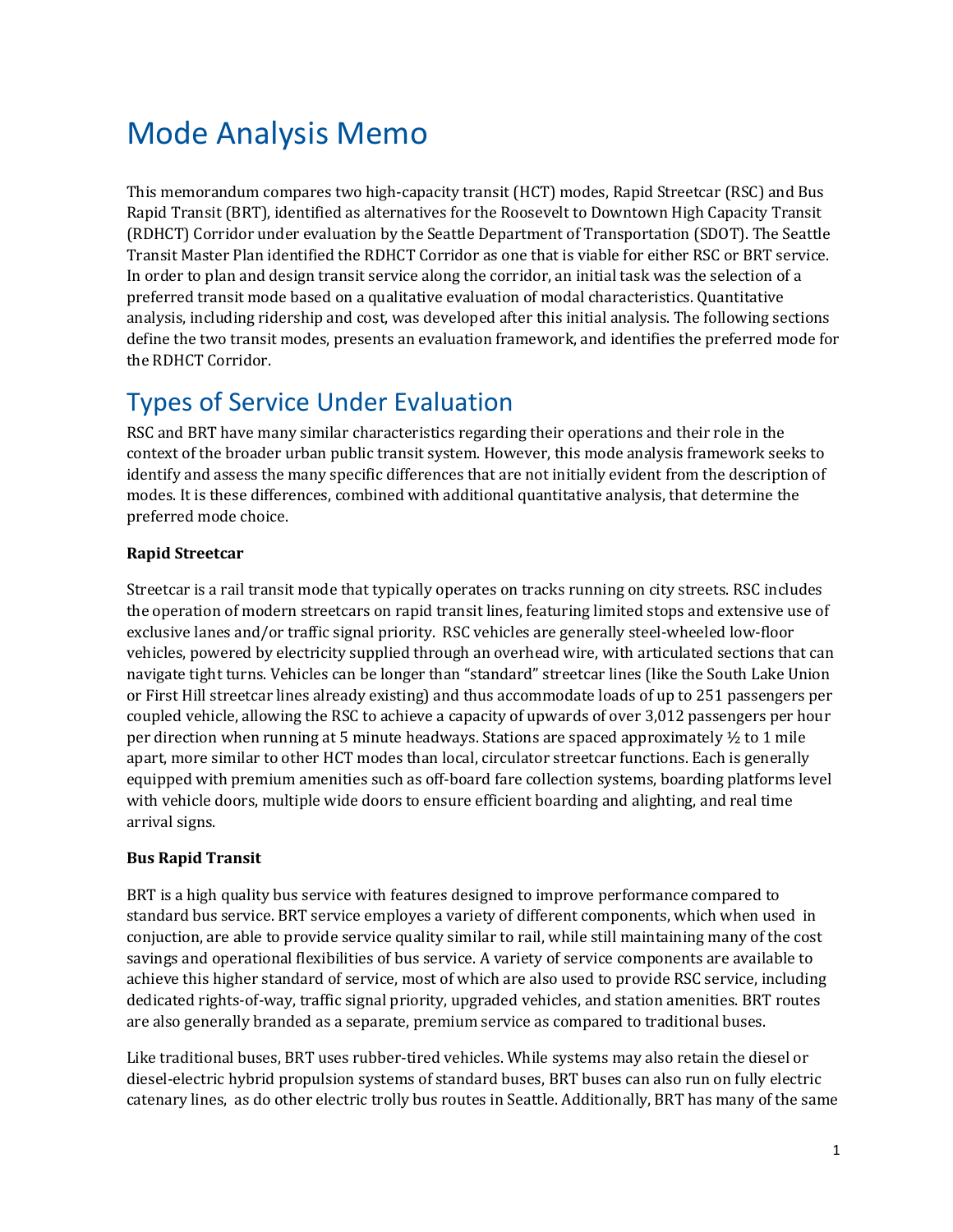vehicle and operating characteristics as light rail or streetcar. This typically includes the use of low‐ floored articulated vehicles with plenty of standing room which can accommodate passenger loads of up to 115 passengers, allowing the BRT to achieve a capacity of upwards of 1,380 passengers per hour per direction when running at 5 minute headways.

BRT stations are often modeled after rail platforms, including off-board fare collection systems and level passenger loading to facilitate efficient boarding and alighting. Stations are generally equipped with additional premium amenities such as protection from weather and real time signage. Stations are generally spaced approximately  $\frac{1}{2}$  to 1 mile apart, unlike conventional, local bus service with stops every ¼ mile, if not closer.

### **Important Distinctions Between Modes**

While RSC and BRT have many broad similarities regarding their operation and context within an urban transit system, this Mode Analysis drills down on many specific differences between the modes that are not initially evident from their general description. **[Table](#page-3-0) 1** highlights some of the unique advantages of each mode revealed through the mode analysis decision-framework process. It is these and other related detailed mode characteristics that ultimately influence the final modal choice.

| <b>Criteria</b>           | <b>BRT Unique Advantage</b>                     | <b>RSC Unique Advantage</b>    | <b>Overall</b><br>Advantage |
|---------------------------|-------------------------------------------------|--------------------------------|-----------------------------|
| Vehicles                  | More availability and increased flexibility     | Higher capacity                | <b>BRT</b>                  |
| Fuel/Power                | Brief 'off-track' use possible                  | N/A                            | <b>BRT</b>                  |
| <b>Stations</b>           | Higher service interoperability                 | N/A                            | <b>BRT</b>                  |
| Service                   | Greater frequency, reliability, and flexibility | Higher passenger capacity      | <b>BRT</b>                  |
| Ridership                 | N/A                                             | Higher expected ridership      | <b>RSC</b>                  |
| <b>Transit Experience</b> | N/A                                             | Greater comfort                | <b>RSC</b>                  |
| Impacts to Other Modes    | Greater interoperability with existing modes    | Less wear on pavement          | <b>BRT</b>                  |
| <b>Project Phasing</b>    | Smaller minimum segments                        | N/A                            | <b>BRT</b>                  |
| Construction              | Simpler construction                            | N/A                            | <b>BRT</b>                  |
| Land Use                  | Less exterior noise and vibration               | May spur greater development   | <b>RSC</b>                  |
| Costs                     | Significantly lower capital costs               | Slightly lower operating costs | <b>BRT</b>                  |

#### <span id="page-3-0"></span>*Table* 1*: Unique Mode Advantage by Variable*

# Decision-Making Framework

The following section details the steps used to develop the qualitative component of the mode analysis decision framework. The SDOT "Technical Working Group," which includes staff from several SDOT divisions, King County Metro, and Sound Transit, oversaw development of the framework, including the identification, evaluation, and weighting of the variables. Each step is noted by the red numbered circles in the accompanying tables. The full evaluation criteria and scoring steps are included in **Appendix A**.

**Step 1:** *Identify a series of variables that describe the core components of transit service.* As shown in **[Table 2](#page-4-0)**, these variables are relatively easy to define and included:

Vehicles – Transit vehicle operational characteristics;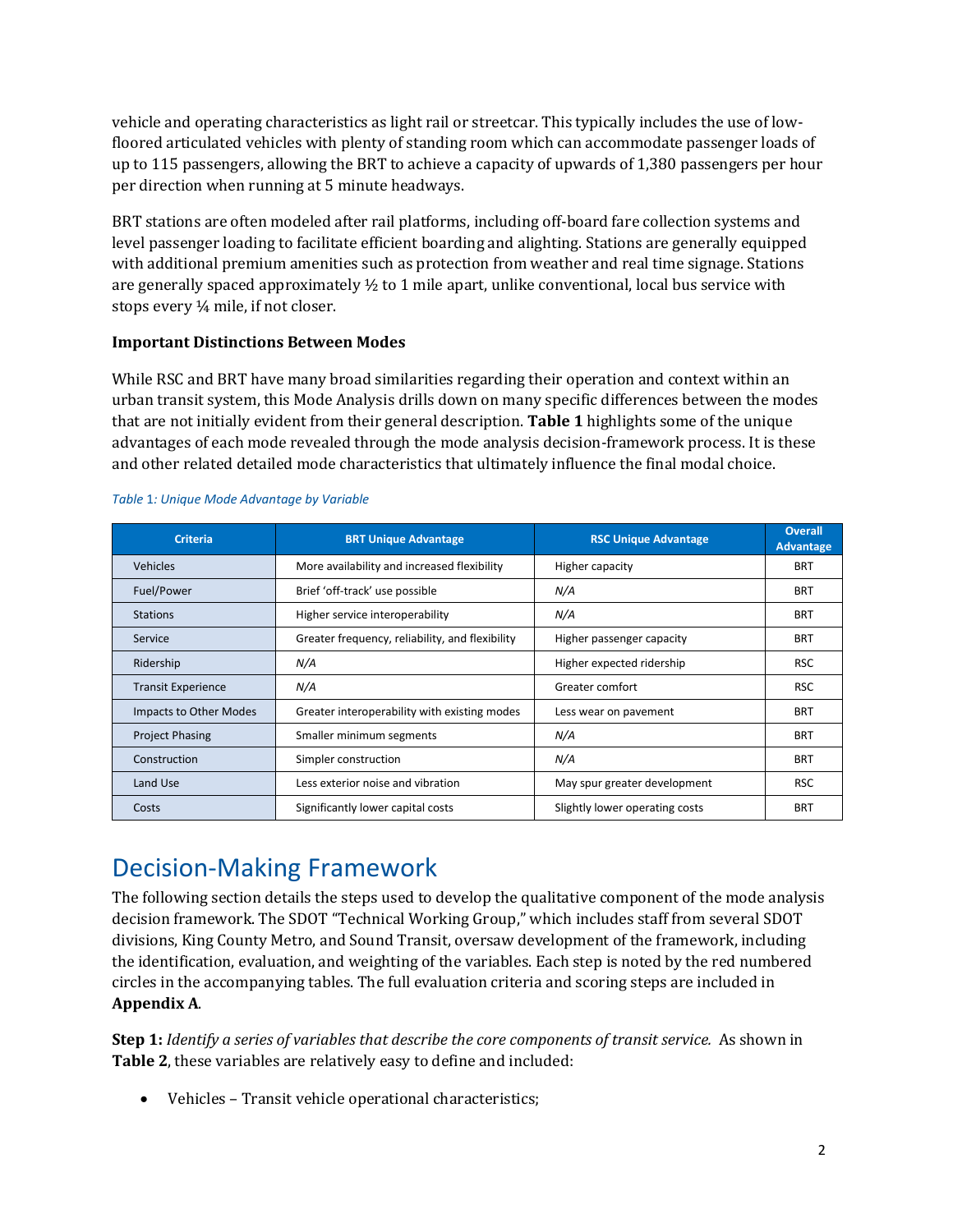- Fuel/Power Considerations for fuel type, efficiency, and emissions;
- Stations Station characteristics;
- Service Service operational characteristics;
- Ridership Expectations for changes in ridership based on mode choice;
- Transit Experience Overall customer experience;
- Impacts to Other Modes Impacts to pedestrians, bicycle, roadways, etc.;
- Project Phasing Scheduling considerations;
- Construction Additional construction considerations;
- Land Use How mode adheres to other development goals; and,
- Costs Capital, operations, and maintenance costs.

**Step 2:** *Identify subvariables that comprise each of the variable categories*. Defining the list of subvariables was a complicated process; some were interdependent, some were mutually exclusive, and the level of distinction between modes varied greatly. In total, 118 subvariables, between five and thirty per variable, were identified for evaluation. A sample of several subvariables within the "Vehicles" variable is shown in **[Table 3](#page-4-1)**.

#### <span id="page-4-0"></span>*Table 2: Step 1*

| $\mathbf{1}$    | Variable               |
|-----------------|------------------------|
| Vehicles        |                        |
| Fuel/Power      |                        |
| Stations        |                        |
| Service         |                        |
| Ridership       |                        |
|                 | Transit Experience     |
|                 | Impacts to Other Modes |
| Project Phasing |                        |
| Construction    |                        |
| Land Use        |                        |
| Costs           |                        |
|                 |                        |

### <span id="page-4-1"></span>*Table 3: Steps 2 through 4*

| Variable | Subvariable                                | Relative Importance<br>$\overline{3}$ |
|----------|--------------------------------------------|---------------------------------------|
| Vehicles | Seated Capacity                            | High                                  |
| Vehicles | Turning Radii Restrictions                 | High                                  |
| Vehicles | Left- and Right-Side Boarding              | Medium                                |
| Vehicles | Driver Security (separated<br>compartment) | L <sub>OW</sub>                       |
|          |                                            |                                       |

# Performance Measure-Based Analysis of Modes

After defining a complete list of variables and subvariables, as described in the previous section, the framework was used to evaluate the differences between BRT and RSC.

**Eliminate** 

**Step 3:** *Rank the overall importance of each subvariable on a five tiered scale.* In order to identify the most important and defining subvariables, each subvariable was rated on a scale with five levels of importance – Very Low, Low, Medium, High, and Very High. **[Table 3](#page-4-1)** shows the level of importance rating assigned to four sample subvariables.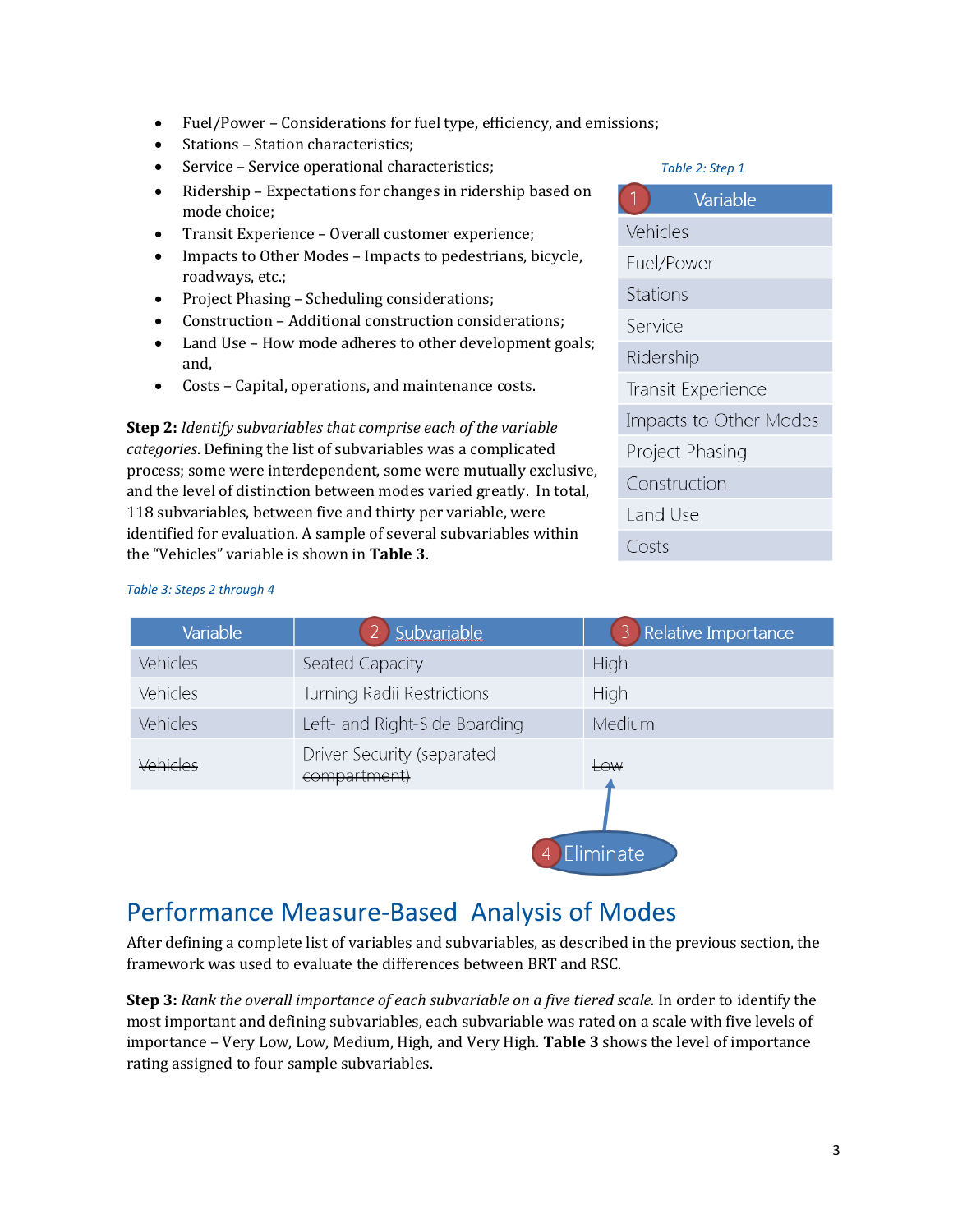**Step 4:** *Eliminate all subvariables rated Very Low or Low from further consideration*. These particular subvariables were not deemed important enough to be included in the final mode analysis scoring. **[Table 3](#page-4-1)** shows the subvariable "Driver Security (Separated Compartment)" being eliminated from further consideration due to its "Low" rating. Only nine subvariables were deemed to have a "Low" or "Very Low" rating, leaving 109 subvariables for further evaluation.

**Step 5:** *Define the desired characteristics for each subvariable*. An optimal qualitative value judgment for each subvariable was assigned, for which several examples are shown in **[Table 4](#page-5-0)**. For most subvariables, the desired characteristic was an intuitive and easily measurable value judgment (e.g. higher seated capacity is superior to lower capacity). However, a few subvariables did not have an easily identifiable desired metric. (e.g. a higher platform height is not superior to a lower height as long as the platform can match up with vehicle loading height). Furthermore, it is important to note that many of the subvariables are interrelated (e.g. simpler construction leads directly to lower capital costs).

| Variable | Subvariable                      | <b>Desired</b><br>Characteristic | <b>Difference</b><br>'6<br>between modes? |
|----------|----------------------------------|----------------------------------|-------------------------------------------|
| Vehicles | Seated Capacity                  | Higher capacity                  | Yes                                       |
| Vehicles | Turning Radii<br>Restrictions    | Greater turning flexibility      | Yes                                       |
| Vehicles | Left- and Right-Side<br>Boarding | Dual side doors                  | <b>No</b>                                 |
|          |                                  | Eliminate                        |                                           |

### <span id="page-5-0"></span>*Table 4: Steps 5 through 7*

**Step 6:** *Identify differences, or lack thereof, between the two modes for each subvariable*. Subvariables considered identical or without any significant difference were identified as such. As shown in the example in **[Table 4](#page-5-0)**, the "Seated Capacity" and "Turning Radii Restrictions" subvariables were identified as having differences between to the two modes. The "Left- and Right- Side Boarding" subvariable was identified as not having any significant difference between the two modes because both BRT and RSC vehicles can be equipped with dual-side doors.

**Step 7:** *Eliminate subvariables with no difference between modes*. As shown in the example in **[Table 4](#page-5-0)**, the "Left- and Right- Side Boarding" subvariable was eliminated from further consideration because there was no significant difference between the modes. Of the remaining 109 subvariables, 52 subvariables were eliminated for this reason, leaving 57 subvariables for further consideration.

**Step 8:** *Assess the relative modal advantages for each subvariable*. For each subvariable determined to have a difference between the modes, an additional qualitative assessment was assigned regarding which mode held the advantage and the magnitude of the advantage (minimum or maximum). In the end, 57 subvariables were identified as being both important and having one mode with a distinct advantage over the other. **[Table 5](#page-6-0)** shows assigned ratings for two subvariables within the Vehicles variable. It identifies RSC as having a minimal advantage over BRT regarding "Seated Capacity" and BRT having a maximum advantages over RSC regarding "Turning Radii Restrictions."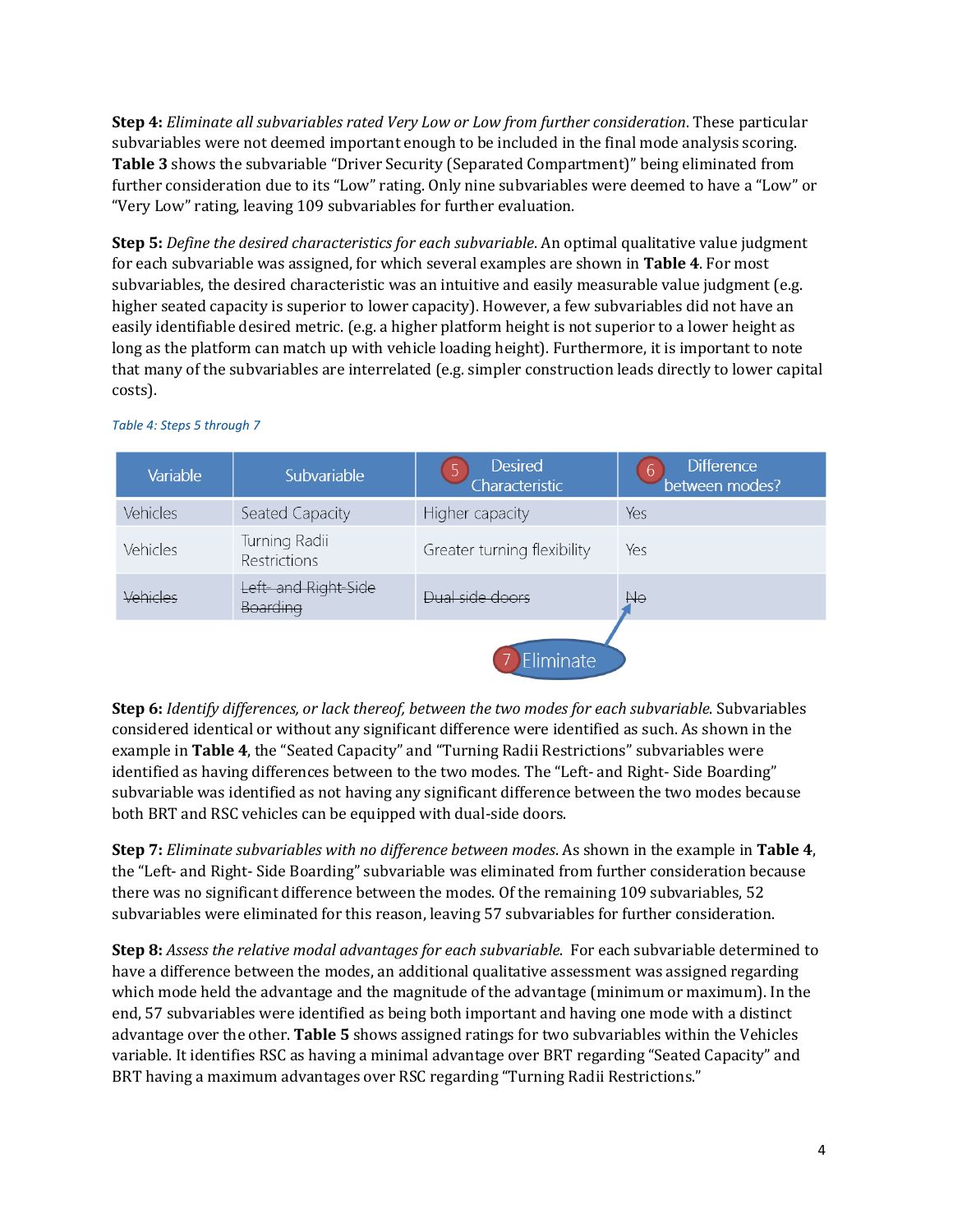#### <span id="page-6-0"></span>*Table 5: Step 8*

| Variable        | Subvariable                | Desired<br>  Characteristic |
|-----------------|----------------------------|-----------------------------|
| <b>Vehicles</b> | Seated Capacity            | Min RSC                     |
| <b>Vehicles</b> | Turning Radii Restrictions | Max BRT                     |

**Step 9:** *Tabulate the results for all variables.* The final step in the process was to identify the overall importance and advantage for the eleven variables, based on the average of the remaining relevant subvariables (57 total). A summary of overall advantage for each variable as well as a brief description of some of the unique advantages of each mode are compared in **[Table 6](#page-6-1)**. A more detailed summary comparing the two modes is shown in the **Results** section below.

| <b>Criteria</b>           | <b>BRT Unique Advantage</b>                        | <b>RSC Unique Advantage</b>    | Importance    | <b>Overall</b><br><b>Advantage</b> |
|---------------------------|----------------------------------------------------|--------------------------------|---------------|------------------------------------|
| Vehicles                  | More availability and increased<br>flexibility     | Higher capacity                | Medium        | Max BRT                            |
| Fuel/Power                | Brief 'off-track' use possible                     | N/A                            | Low           | Min BRT                            |
| <b>Stations</b>           | Higher service interoperability                    | N/A                            | High          | Max BRT                            |
| Service                   | Greater frequency, reliability, and<br>flexibility | Higher passenger capacity      | High          | Min BRT                            |
| Ridership                 | N/A                                                | Higher expected ridership      | Very High     | Max RSC                            |
| <b>Transit Experience</b> | N/A                                                | Greater comfort                | <b>Medium</b> | Min RSC                            |
| Impacts to Other<br>Modes | Greater interoperability with existing<br>modes    | Less wear on pavement          | Medium        | Min BRT                            |
| <b>Project Phasing</b>    | Smaller minimum segments                           | N/A                            | Medium        | Max BRT                            |
| Construction              | Simpler construction                               | N/A                            | Medium        | Max BRT                            |
| Land Use                  | Less exterior noise and vibration                  | May spur greater development   | High          | Min RSC                            |
| Costs                     | Significantly lower capital costs                  | Slightly lower operating costs | Very High     | Max BRT                            |

#### <span id="page-6-1"></span>*Table 6: Summary of Results*

## Results

**Vehicles** are of *Medium* importance because even though they play an important role in defining the project and each vehicle type has unique advantages, both would adequately meet the overall project needs by providing a safe, efficient, and comfortable ride with adequate capacity. RSC provides for additional interior capacity, including seats, standing room, and space for wheelchairs. It also offers increased vehicle configuration capabilities, including coupling an additional car to the trainset during peak periods. BRT vehicles have greater operational flexibility. Their ability to operate without fixed rail and for brief periods without overhead catenary lines means it will be easier to remove them from service during breakdowns and for them to pass roadway obstructions. Furthermore, BRT vehicles' interoperability with Seattle's large existing fleet of electric trolleybuses provides for greater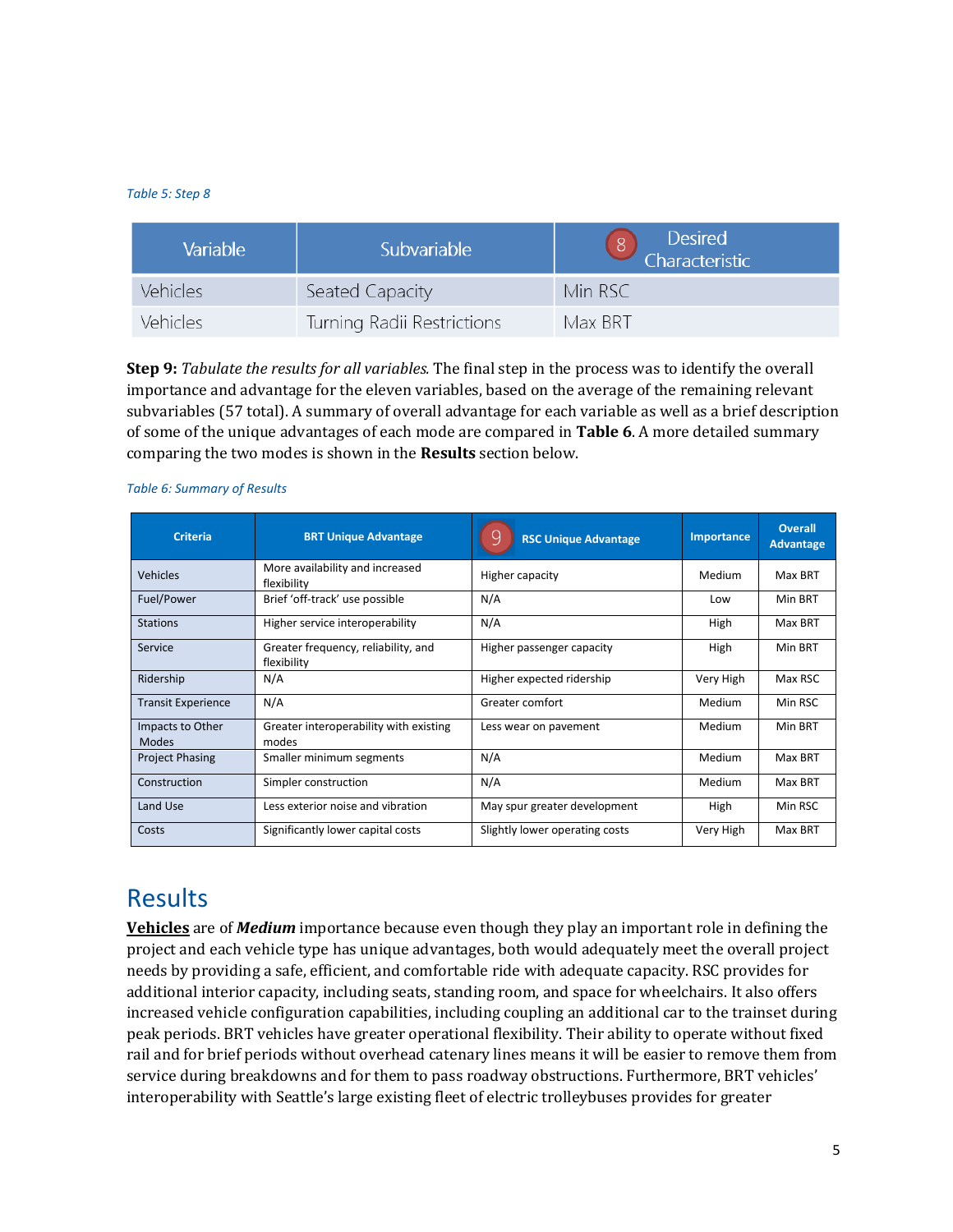operational flexibility and economies of scale. Their smaller size means lighter-weight vehicles with fewer turning radii restrictions. The procurement process is generally simpler, with availability for an increased number of vendors and shorter delivery schedules. BRT also requires less specialized driver training as compared to RSC. The overall greater flexibility of BRT leads to a rating of *Max BRT advantage*.

**Fuel/Power** is of *Low* importance. Since both modes will be powered via overhead electric catenary lines, the fuel and power characteristics of BRT and RSC are mostly the same. It is also possible for both vehicles to have a secondary motor for limited off-wire movement. BRT does have one potential advantage in that rubber tires do not have to stay on a designated track and can travel on any pavement, allowing for greater operational flexibility. This minor increase in operational flexibility leads to a rating of *Min BRT advantage*.

**Stations** are of *High* importance because they constitute a considerable cost and play an important role in defining the project. Differences in station design requirements can contribute to meaningful project alternatives. BRT buses will be somewhat shorter, allowing for shorter platforms and increased flexibility for platform placement. Because of more similar operating characteristics, it may be possible for station interoperability with standard buses. This increase in design flexibility leads to a rating of *Max BRT advantage.*

**Service** is of *High* importance because these characteristics define the product that will be provided to the public and how it improves mobility. When operating at equivalent headways, RSC has a higher overall passenger capacity due to its larger vehicles. However, estimates do not show that BRT buses could be overcapacity based on forcasted demand. Conversely, BRT has greater frequency and flexibility. Because of its ability to run off-track, buses can be removed from service to prevent vehicle bunching or can be added at more points along the corridor when demand spikes, such as during special events. While BRT's operating characteristics do offer some unique advantages, RSC's greater capacity leads to a rating of only *Min BRT advantage.*

**Ridership** is of *Very High* importance because it is so closely tied to the core goals of the project: to provide a high capacity transit service to meet the travel needs of Seattle travelers today and in the future. Current travel demand modeling suggests that RSC has the potential to attract a larger ridership, leading to a rating of *Max RSC advantage.*

**Transit Experience** is of *Medium* importance because even though it is important in attracting ridership and meeting customer travel needs, both modes would adequately meet the overall project needs by providing a safe and comfortable ride. While BRT offers a high quality, comfortable passenger experience, RSC vehicles are generally able to provide additional comfort by providing additional seating and standing room, less vertical and horizontal movement, and less interior vehicle noise and vibration. These differences lead to a rating of *Min RSC advantage.*

**Impacts to Other Modes** is of *Medium* importance because even though the new transit line must operate in the context of other modes, to some degree all transit modes are designed with consideration for shared public space. One disadvantage of RSC is because of its rail trackway, additional care must be made to bicycles crossing the guideway, and parallel separation of bikes from streetcars is required. Because it does not involve the integration of rail vehicles, BRT will have fewer impacts on the existing vehicle movements along the runningway, including emergency vehicles, general traffic, and other transit vehicles. The integration of BRT signal systems is also simplier and cheaper than those for RSC, as they can run in conjunction with existing traffic signals instead of on a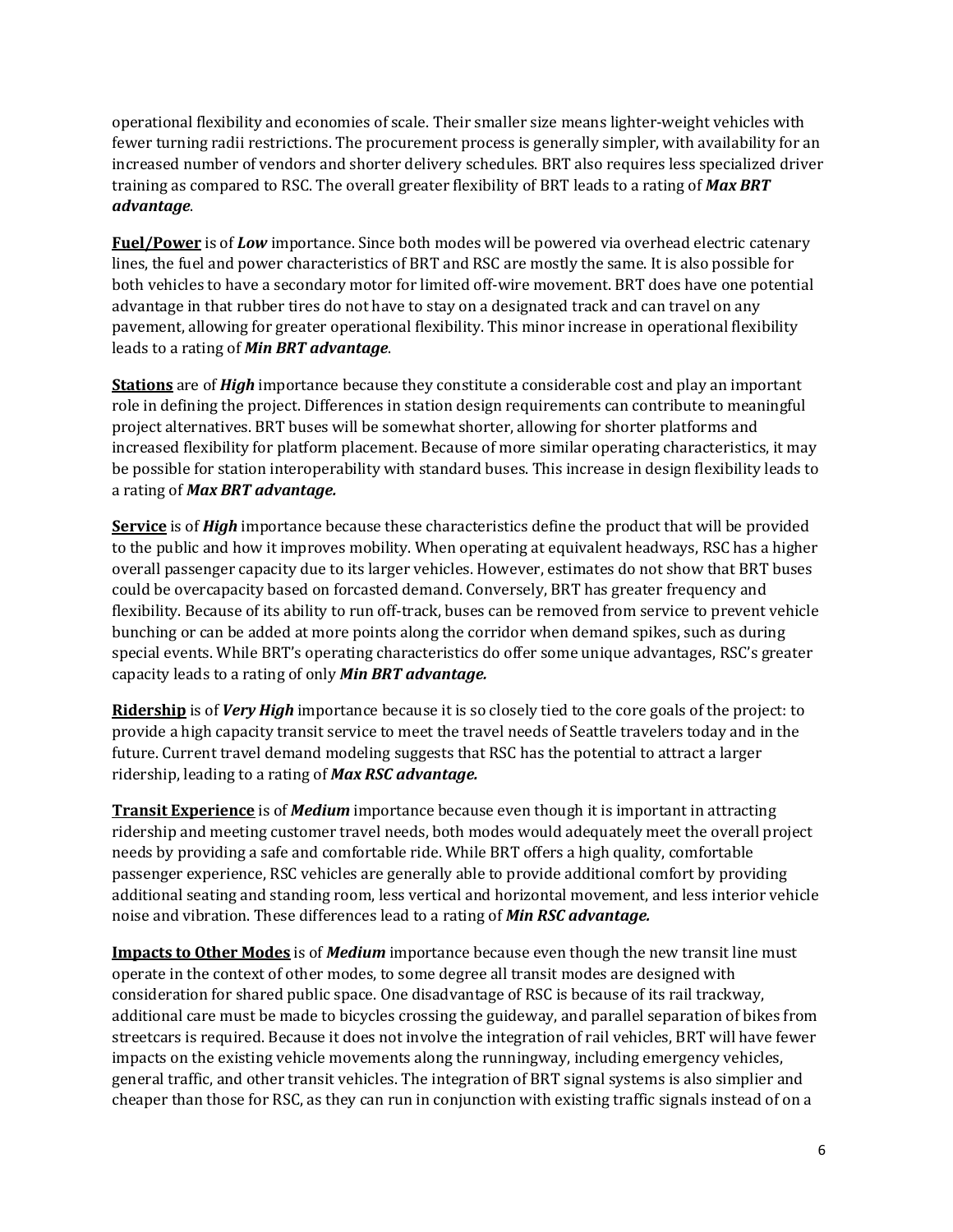separate, specialized network. It will also create more opportunities for interoperability with standard bus service along the corridor. However, the weight of large articulated buses operating on the roadway will create additional wear and tear, likely leading to increased pavement repair. Nonetheless, because of its multiple advantages, these differences lead to a rating of *Min BRT advantage.*

**Project Phasing** is *Medium* importance because even though it is a critical aspect of the project implementation process, it will not have a significant impact on the final project outcome. Due to simplified construction and operating characteristics, minimum construction and operating segments are smaller for BRT. BRT also provides the possibility of providing off-guideway service. These advantages lead to a rating of *Max BRT advantage.*

**Construction** is of *Medium* importance because even though it is a critical aspect of the project implementation process, it will not have a significant impact on the final project outcome. BRT offers a generally simpler construction scheme, much of which is due to the installation of trackwork not being required. Benefits include less space for construction staging, a shorter construction period, less special equipment, and a simplified traffic control plan. Construction is also expected to create less noise and vibration impacts. RSC does not have any known benefits as to constructability. These advantages lead to a rating of *Max BRT advantage.*

**Land Use** is of *High* importance because it defines the overall urban context of the corridor and impacts future ridership. Due to the perceived desirability and permanence of RSC, its implementation may spur more new development and increase overall property values as compared to BRT. In the long run, the public's acceptance of BRT as a high quality transit mode and the permanence of BRT stations and runningway may in time remove this advantage. One note is that BRT operation is generally quieter than RSC due to the use of rubber tire vehicles. These differences lead to a rating of *Min RSC advantage.*

**Costs** are of *Very High* importance given funding for construction and operation of transit service is limited; a primary project goal is to meet project needs as cost-effectively as possible. BRT will require less overall capital costs. Acquisition of buses is expected to be less costly than streetcars; trackwork is not required for operation; and, less additional maintenance facility space will be required. It is also assumed BRT will require fewer catenary stations and could more easily use existing power substations along existing trolleywire-operated segments. RSC does have some cost savings related to overall operating costs, mostly stemming from the efficient operating characteristics of steel-wheeled vehicles. These differences lead to a rating of *Max BRT advantage*.

### **Selected Mode**

As shown in **[Table 6](#page-6-1)** and the preceding paragraphs, RSC has advantages for three variables, while BRT has advantages in the remaining eight. Concerning the two variables rated as being of Very High importance, RSC has an advantage with Ridership while BRT has an advantage in Costs. Even though both RSC and BRT are viable for the corridor, *BRT is selected as the preferred mode* due to its advantages in more variable categories and minimal disadvantage in others.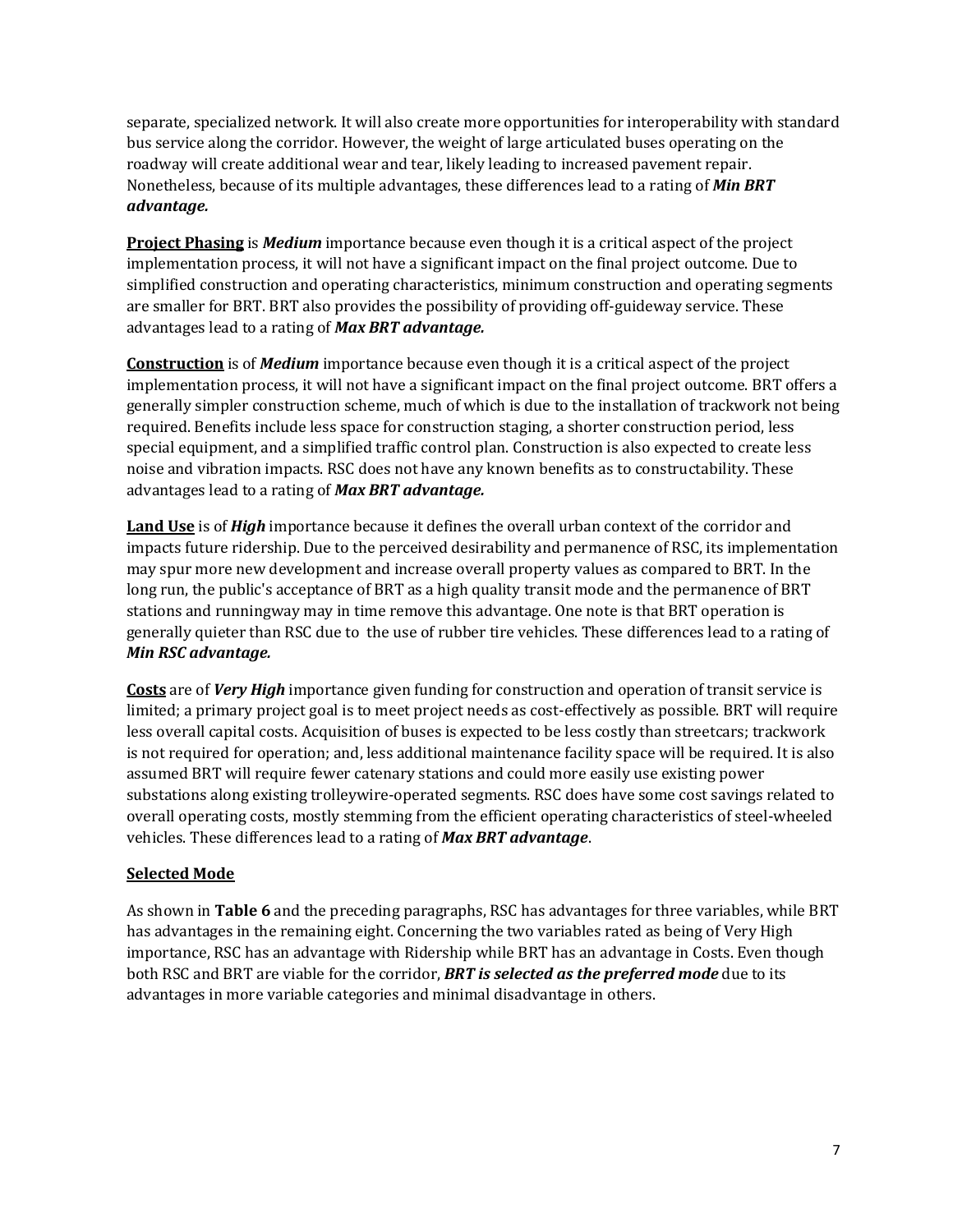Appendix A: Mode Analysis Tables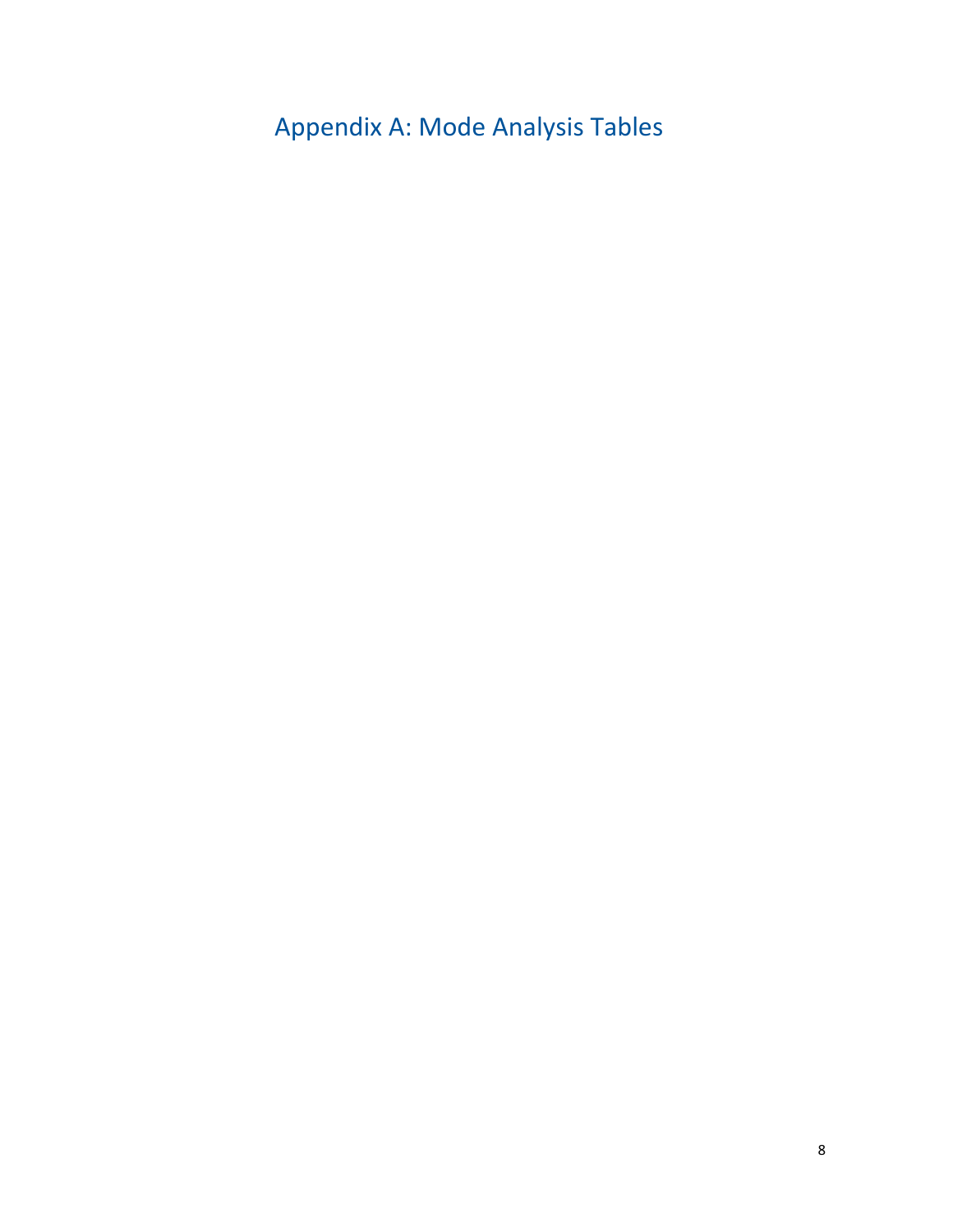| #        | <b>Variable</b>                | <b>Sub-Variables</b>                                                         | <b>Relative</b><br><b>Importance</b> | <b>Desired Characteristic</b>                                       | <b>RSC Characteristic</b>        | <b>BRT Characteristic</b>                | <b>Advantage</b>               |
|----------|--------------------------------|------------------------------------------------------------------------------|--------------------------------------|---------------------------------------------------------------------|----------------------------------|------------------------------------------|--------------------------------|
| -1       | Vehicles                       | Low Floor                                                                    | High                                 | Lower floor                                                         |                                  |                                          | No Advantage                   |
|          | 2 Vehicles                     | <b>Wide Doors</b>                                                            | Low                                  | Wider doors                                                         |                                  |                                          | No Advantage                   |
|          | 3 Vehicles                     | Multi-door                                                                   | High                                 | More doors                                                          |                                  |                                          | <b>No Advantage</b>            |
|          | Vehicles                       | Left- and Right-Side Boarding                                                | Medium                               | Dual side doors                                                     |                                  |                                          | No Advantage                   |
|          | 5 Vehicles                     | Seated Capacity                                                              | High                                 | Higher capacity                                                     | <b>Higher Capacity</b>           | Lower Capacity                           | Min RSC                        |
|          | 6 Vehicles                     | <b>Standing Capacity</b>                                                     | High                                 | Higher capacity                                                     | Higher Capacity                  | Lower Capacity                           | Min RSC                        |
|          | Vehicles<br>8 Vehicles         | <b>Wheelchair Capacity</b><br><b>Bicycle Capacity</b>                        | Medium<br>Medium                     | Higher capacity<br>Higher capacity                                  | Higher Capacity                  | Lower Capacity                           | Min RSC                        |
|          | 9 Vehicles                     | Vehicle Flexibility (# of cars, configuration)                               | Medium                               | More flexible                                                       | More Flexible                    | Less Flexible                            | No Advantage<br><b>Min RSC</b> |
|          | 10 Vehicles                    | Availability (multiple vendors, delivery time)                               | Medium                               | More availability                                                   | Less Available                   | More Available                           | Max BRT                        |
| 11       | Vehicles                       | Local Historical Usage                                                       | <b>Very Low</b>                      | More historical usage                                               |                                  |                                          | No Advantage                   |
| 12       | Vehicles                       | Advertisement Space                                                          | <b>Very Low</b>                      | More space                                                          |                                  |                                          | No Advantage                   |
| 13       | Vehicles                       | Vehicle Weight                                                               | Medium                               | Lower Weight                                                        | Higher Weight                    | Lower Weight                             | Max BRT                        |
| 14       | Vehicles                       | Vehicle Height                                                               | Low                                  | Shorter                                                             | Higher Height                    | Lower Height                             | Min BRT                        |
|          | 15 Vehicles                    | Vehicle Use on Other Routes                                                  | High                                 | More Flexible                                                       | Less Flexible                    | More Flexible                            | Max BRT                        |
|          | 16 Vehicles                    | <b>Operations Without Fixed Rail</b>                                         | High                                 | More Flexible                                                       | Less Flexible                    | More Flexible                            | Max BRT                        |
| 17       | Vehicles                       | <b>Operations Without Catenary</b>                                           | High                                 | More flexible                                                       | Less Flexible                    | More Flexible                            | Min BRT                        |
| 18       | Vehicles                       | <b>Special Driver Training</b>                                               | Medium                               | Less required training                                              | More Training                    | Less Training                            | Min BRT                        |
| 19       | Vehicles                       | Removal of Breakdowns                                                        | High                                 | More Flexible                                                       | Less Flexible                    | More Flexible                            | Max BRT                        |
| 20       | Vehicles                       | Ability to Pass Roadway Obstructions                                         | High                                 | More Flexible                                                       | Less Flexible<br>Less Flexible   | More Flexible<br>More Flexible           | Max BRT                        |
| 21<br>22 | Vehicles<br>Vehicles           | Turning Radii Restrictions<br><b>Grade Limitations</b>                       | High<br>Medium                       | Greater turning flexibility<br>More grade flexibility               |                                  |                                          | Max BRT<br>Max BRT             |
|          | 23 Vehicles                    | Accelleration/Decelleration Characteristics                                  | Medium                               | Smother ride                                                        |                                  |                                          | No Advantage                   |
| 24       | Vehicles                       | <b>Sudden Braking Characteristics</b>                                        | Medium                               | Smother ride                                                        |                                  |                                          | <b>Vo Advantage</b>            |
| 25       | Vehicles                       | Transit Driver Visibility                                                    | Medium                               | Greater visibility                                                  |                                  |                                          | <b>Vo Advantage</b>            |
| 26       | Vehicles                       | Driver Security (separated compartment)                                      | Low                                  | More security                                                       |                                  |                                          | No Advantage                   |
| 27       | Vehicles                       | Vehicle Overhaul/Replacement Schedule                                        | High                                 | Less maintenance                                                    | More Replacement                 | Less Replacement                         | Min BRT                        |
| 28       | Vehicles                       | Regulatory Agency Oversight                                                  | Medium                               | Less oversight                                                      |                                  |                                          | Vo Advantage                   |
| 29       | Vehicles                       | Unique Safety/Operation/Other Requirements                                   | Medium                               | Fewer unique requirements                                           |                                  |                                          | No Advantage                   |
|          | 30 Vehicles                    | Layover Requirement                                                          | Medium                               | Fewer requirements                                                  |                                  | More Requirements   Fewer Requirements   | Min BRT                        |
| 31       | Fuel/Power                     | Emissions                                                                    | High                                 | Fewer emissions                                                     |                                  |                                          | No Advantage                   |
| 32       | Fuel/Power                     | Consumption                                                                  | High                                 | Less fuel consumption                                               |                                  |                                          | No Advantage                   |
|          | 33 Fuel/Power                  | Costs (Fuel or electricity)                                                  | Medium                               | Lower costs                                                         |                                  |                                          | <b>No Advantage</b>            |
|          | 34 Fuel/Power<br>35 Fuel/Power | Range limitations of Fuel/Power<br>Regeneration of Electricity               | Medium<br>Low                        | Greater range<br>Higher regeneration                                | Lower range<br>Less regeneration | Greater range<br>More regeneration       | Min BRT<br>Min BRT             |
|          | 36 Fuel/Power                  | Catenary Placement                                                           | High                                 | More flexibility                                                    | More Flexible                    | Less Flexible                            | Min BRT                        |
| 37       | <b>Stations</b>                | HCT Amenities (fare collection, branding, etc)                               | High                                 | More amenities                                                      |                                  |                                          | No Advantage                   |
|          | 38 Stations                    | Platform Length                                                              | Medium                               | Appropriate platform based on demand                                | Longer platform                  | Shorter platform                         | Min BRT                        |
| 39       | <b>Stations</b>                | Platform Width                                                               | Medium                               | Thinner required platform                                           |                                  |                                          | <b>Vo Advantage</b>            |
| 40       | <b>Stations</b>                | Platform Loading Height                                                      | High                                 |                                                                     |                                  |                                          | No Advantage                   |
|          | 41 Stations                    | Loading Gap between Vehicle & Platform                                       | Medium                               | Thinner gap                                                         |                                  |                                          | No Advantage                   |
|          | 42 Stations                    | Placement Limitations (distance from curve, etc)                             | Low                                  | <b>Fewer limitations</b>                                            | More limitations                 | Fewer limitations                        | Min BRT                        |
|          | 43 Stations                    | Interoperability With Other Routes                                           | <b>Very High</b>                     | Greater interoperability                                            | Less interoperability            | Greater interoperabili Max BRT           |                                |
|          | 44 Stations                    | Ease of Pedestian/ADA Access                                                 | High                                 | Improved access                                                     |                                  |                                          | No Advantage                   |
| 45       | <b>Stations</b>                | Loading Pad Design                                                           | Medium                               |                                                                     |                                  |                                          | No Advantage                   |
| 46       | <b>Stations</b>                | <b>Future Station Expansion</b><br>Preferred Alignment & Potential Expansion | Medium                               | Ability to expand without relocating<br>Fewer Alignment Limitations | More Limitations                 | Fewer Limitations                        | <b>Vo Advantage</b><br>Min BRT |
| 47       | Service<br>48 Service          | Dedicated Runningway                                                         | Medium<br><b>Very High</b>           | Able to operate in dedicated runningway                             |                                  |                                          | No Advantage                   |
| 49       | Service                        | Mixed Flow Runningway                                                        | High                                 | Able to operate in Mixed Flow                                       |                                  | Decreased mixed flowIncreased mixed flow | Min BRT                        |
|          | 50 Service                     | Center Runningway                                                            | Medium                               | Increased center runningway                                         |                                  |                                          | <b>Vo Advantage</b>            |
| 51       | Service                        | Curb Runningway                                                              | Medium                               | Decreased curb runningway                                           |                                  |                                          | No Advantage                   |
|          | 52 Service                     | <b>Station Spacing</b>                                                       | High                                 |                                                                     |                                  |                                          | No Advantage                   |
|          | 53 Service                     | Speed                                                                        | <b>Very High</b>                     | Higher speed                                                        |                                  |                                          | <b>Vo Advantage</b>            |
| 54       | Service                        | Reliability                                                                  | Very High                            | Higher reliability                                                  | Lower reliability                | Higher reliability                       | Min BRT                        |
|          | 55 Service                     | Frequency                                                                    | High                                 | Higher frequency                                                    | Lower frequency                  | Higher frequency                         | Min BRT                        |
|          | 56 Service                     | Span                                                                         | High                                 | Higher span                                                         |                                  |                                          | No Advantage                   |
| 57       | Service                        | Capacity                                                                     | Very High                            | Higher capacity                                                     | Higher capacity                  | Lower capacity                           | Min RSC                        |
|          | 58 Service                     | <b>Travel Time</b>                                                           | Very High                            | Shorter travel time                                                 |                                  |                                          | No Advantage                   |
|          | 59 Service                     | Throughput Capacity                                                          | High                                 | Greater throughput                                                  | Greater throughput               | Lower throughput                         | Min RSC                        |
| 60       | Service                        | Dwell Time                                                                   | High                                 | Shorter dwell time                                                  |                                  |                                          | No Advantage                   |
| 62       | 61 Service<br>Service          | Deadhead Time<br>Vehicle Bunching                                            | High<br>Medium                       | Shorter deadhead time<br>Less vehicle bunching                      | More vehicle bunchir             | Less vehicle bunching                    | No Advantage<br>Min BRT        |
| 63       | Service                        | Add Non-Scheduled/Special Events Vehicles and                                | Medium                               | More flexibility                                                    | Less flexibility                 | More flexibility                         | Max BRT                        |
|          | 64 Service                     | Modify Service for Incidents or Construction                                 | High                                 | More flexibility                                                    | Less flexibility                 | More flexibility                         | Max BRT                        |
|          | 65 Service                     | Incorporate Limited Service                                                  | Low                                  | More flexibility                                                    | Less flexibility                 | More flexibility                         | Max BRT                        |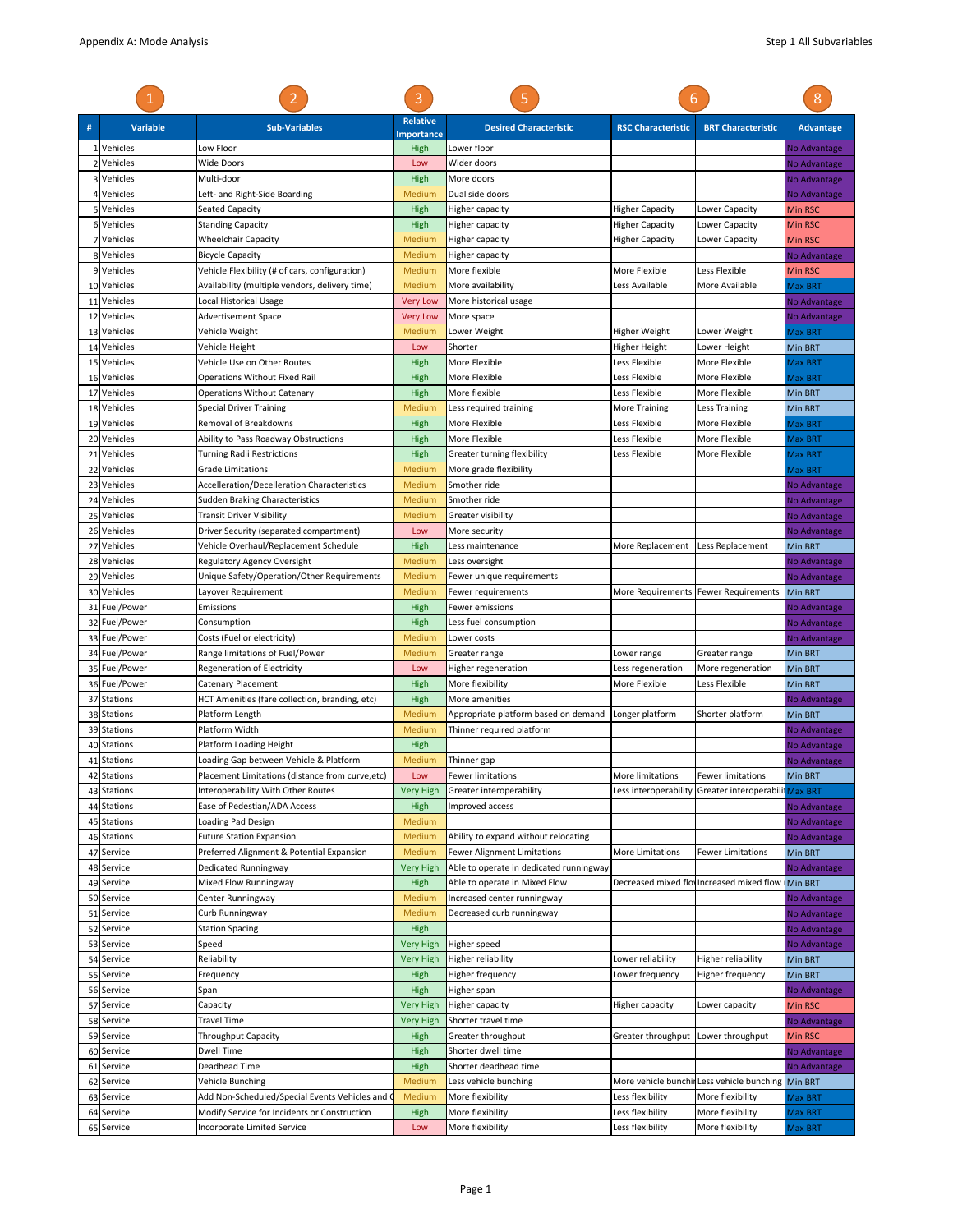| #   | Variable                                     | <b>Sub-Variables</b>                                                     | <b>Relative</b><br><b>Importance</b> | <b>Desired Characteristic</b>      | <b>RSC Characteristic</b>         | <b>BRT Characteristic</b>                             | <b>Advantage</b> |
|-----|----------------------------------------------|--------------------------------------------------------------------------|--------------------------------------|------------------------------------|-----------------------------------|-------------------------------------------------------|------------------|
|     | 66 Service                                   | Mean Distance Between Breakdowns                                         | Medium                               | Greater distance                   |                                   |                                                       | No Advantage     |
|     | 67 Service                                   | ITS/TSP Architecture & Protocol Requirements                             | Medium                               | Fewer requirements                 |                                   |                                                       | No Advantage     |
|     | 68 Service                                   | Special/Extra Signal Equipment                                           | Medium                               | Fewer requirements                 | More requirements                 | Fewer requirements                                    | <b>Min BRT</b>   |
|     | 69 Service                                   | Interoperability with Existing ITS Equipment                             | Low                                  | Greater interoperability           |                                   |                                                       | No Advantage     |
|     | 70 Ridership                                 | <b>Existing Service Ridership</b>                                        | <b>Very High</b>                     | Higher ridership                   | Higher ridership                  | Lower ridership                                       | Min BRT          |
|     | 71 Ridership                                 | Shifted Riders (existing from other routes)                              | <b>Very High</b>                     | Higher ridership                   |                                   |                                                       | No Advantage     |
|     | 72 Ridership                                 | New Riders                                                               | Very High                            | Higher ridership                   |                                   |                                                       | No Advantage     |
|     | 73 Ridership                                 | Future Ridership (long-term)                                             | <b>Very High</b>                     | Higher ridership                   |                                   |                                                       | No Advantage     |
|     | 74 Ridership                                 | Disadvantaged/Targeted Populations                                       | <b>Very High</b>                     | Higher ridership                   |                                   |                                                       | No Advantage     |
|     | 75 Ridership                                 | Transfers from Other Services                                            | Very High                            | Higher transfers                   | Easier Transfer                   | Harder transfers                                      | Min BRT          |
|     | 76 Transit Experience                        | Vehicle Comfort (space, seats, standing room)                            | High                                 | Greater comfort                    | Greater comfort                   | Less comfort                                          | Min RSC          |
| 77  | <b>Transit Experience</b>                    | Vertical and Horizontal Movement                                         | Medium                               | Less movement                      | Less movement                     | More movement                                         | Min RSC          |
|     | 78 Transit Experience                        | Vehicle Vibration                                                        | Medium                               | Less vibration                     | Less vibration                    | More vibration                                        | Min RSC          |
|     | 79 Transit Experience                        | <b>Ambient Noise</b>                                                     | Medium                               | Less noise                         | Less noise                        | More noise                                            | Min RSC          |
|     | 80 Transit Experience                        | Security                                                                 | Medium                               | <b>Greater Security</b>            |                                   |                                                       | No Advantage     |
| 81  | <b>Transit Experience</b>                    | Lighting                                                                 | Medium                               | More lighting                      |                                   |                                                       | No Advantage     |
|     | 82 Impacts to Other Modes On-Street Parking  |                                                                          | High                                 | Fewer impacts                      |                                   |                                                       | No Advantage     |
|     |                                              | 83 Impacts to Other Modes Driveways/Access Management                    | Medium                               | Fewer impacts                      |                                   |                                                       | No Advantage     |
|     |                                              | 84 Impacts to Other Modes Loading/Unloading Zones                        | Medium                               | Fewer impacts                      |                                   |                                                       | No Advantage     |
|     |                                              | 85 Impacts to Other Modes Pedestrian Facilites/Crossings                 | High                                 | Fewer impacts                      |                                   |                                                       | No Advantage     |
|     |                                              | 86 Impacts to Other Modes Bicycle Faciliites/Crossings                   | High                                 | Fewer impacts                      |                                   |                                                       | Min BRT          |
| 87  | Impacts to Other Modes Impede ADA Mobility   |                                                                          | High                                 | Fewer impacts                      |                                   |                                                       | Min BRT          |
|     | 88 Impacts to Other Modes Emergency Vehicles |                                                                          | Medium                               | Fewer impacts                      | More impacts                      | Fewer impacts                                         | Max BRT          |
|     |                                              | 89 Impacts to Other Modes General Traffic Movements                      | Medium                               | Fewer impacts                      | More impacts                      | Fewer impacts                                         | Min BRT          |
|     |                                              | 90 Impacts to Other Modes Roadway Design/Degredation/Replacement         | High                                 | Fewer impacts                      | More impacts                      | Fewer impacts                                         | <b>Min RSC</b>   |
| 91  |                                              | Impacts to Other Modes Existing Service Interoperability Along Runningwa | High                                 | Greater interoperability           | Less interoperability             | Greater interoperabili                                | Max BRT          |
| 92  |                                              | Impacts to Other Modes Severity of Collisions (weight and decell)        | High                                 | Less severe                        |                                   |                                                       | No Advantage     |
|     | 93 Impacts to Other Modes Change in VMT      |                                                                          | High                                 | Lower VMT                          |                                   |                                                       | No Advantage     |
|     | 94 Impacts to Other Modes Congestion Levels  |                                                                          | High                                 | Less congestion                    |                                   |                                                       | No Advantage     |
|     | 95 Impacts to Other Modes Automobile Speed   |                                                                          | High                                 | Greater speed                      |                                   |                                                       | No Advantage     |
|     | 96 Project Phasing                           | <b>Minimum Construction Segments</b>                                     | High                                 | Smaller minimum                    | Greater minimum                   | Smaller minimum                                       | Min BRT          |
|     | 97 Project Phasing                           | Minimum Operating Segment                                                | High                                 | Smaller minimum                    | Greater minimum                   | Smaller minimum                                       | Min BRT          |
|     | 98 Project Phasing                           | Minimum Vehicle Requirement                                              | High                                 | Smaller minimum                    |                                   |                                                       | No Advantage     |
|     | 99 Project Phasing                           | Cost Implications of Phased vs. Full                                     | Medium                               | Smaller difference                 |                                   |                                                       | No Advantage     |
|     | 100 Project Phasing                          | Provide Service Off Runningway                                           | Medium                               | Greater flexibility                | Less flexibility                  | Greater flexibility                                   | Min BRT          |
| 101 | Construction                                 | Special Equipment Required                                               | Medium                               | Less equipment                     | More equipment                    | Less equipment                                        | Max BRT          |
|     | 102 Construction                             | Length of Time                                                           | Medium                               | Shorter time                       | Longer time                       | Shorter time                                          | Max BRT          |
| 103 | Construction                                 | Staging Space Required                                                   | Medium                               | Shorter spacing                    | Longer spacing                    | Shorter spacing                                       | Min BRT          |
|     | 104 Construction                             | <b>Traffic Control Plans</b>                                             | Medium                               | Simplier plans                     | More complex plans Simplier plans |                                                       | Min BRT          |
| 105 | Construction                                 | Sound                                                                    | High                                 | Less noise                         | More noise                        | Less noise                                            | Min BRT          |
|     | 106 Construction                             | Vibration                                                                | High                                 | Less vibration                     | More vibration                    | Less vibration                                        | Min BRT          |
|     | 107 Land Use                                 | Spur New Development (currently unplanned)                               | High                                 | Spur more development              |                                   | Spur more developm Spur less development No Advantage |                  |
|     | 108 Land Use                                 | Serve Planned Development Based on Zoning                                | High                                 | Higher correspondence to plan      |                                   |                                                       | No Advantage     |
|     | 109 Land Use                                 | Impact to Property Value                                                 | High                                 | Higher increase in property values | Higher increase in pr             | Lower increase in prop No Advantage                   |                  |
|     | 110 Land Use                                 | Visual/Aesthetics                                                        | Medium                               | <b>Better Visual/Aesthetics</b>    |                                   |                                                       | No Advantage     |
|     | 111 Land Use                                 | Noise/Vibration Receptors                                                | High                                 | Less Noise Impact                  | More Noise Impact                 | Less Noise Impact                                     | Min BRT          |
|     | 112 Costs                                    | Capital Costs                                                            | Very High                            | Lower costs                        | Higher costs                      | Lower costs                                           | Max BRT          |
|     | 113 Costs                                    | <b>Operating Costs</b>                                                   | Very High                            | Lower costs                        | Lower costs                       | Higher costs                                          | Min RSC          |
|     | 114 Costs                                    | Maintenance Costs                                                        | <b>Very High</b>                     | Lower costs                        | Higher costs                      | Lower costs                                           | Max BRT          |
|     | 115 Costs                                    | Farebox Recovery                                                         | High                                 | Greater revenue                    |                                   |                                                       | No Advantage     |
|     | 116 Costs                                    | Cost vs. Service Characteristic (rev hr, etc)                            | High                                 |                                    |                                   |                                                       | No Advantage     |
|     | 117 Costs                                    | Maintenance Facility Expansion                                           | High                                 | Less expansion                     | More expansion                    | Less expansion                                        | Min BRT          |
|     | 118 Costs                                    | Catenary Substations                                                     | High                                 | Fewer required                     | More required                     | Fewer required                                        | Max BRT          |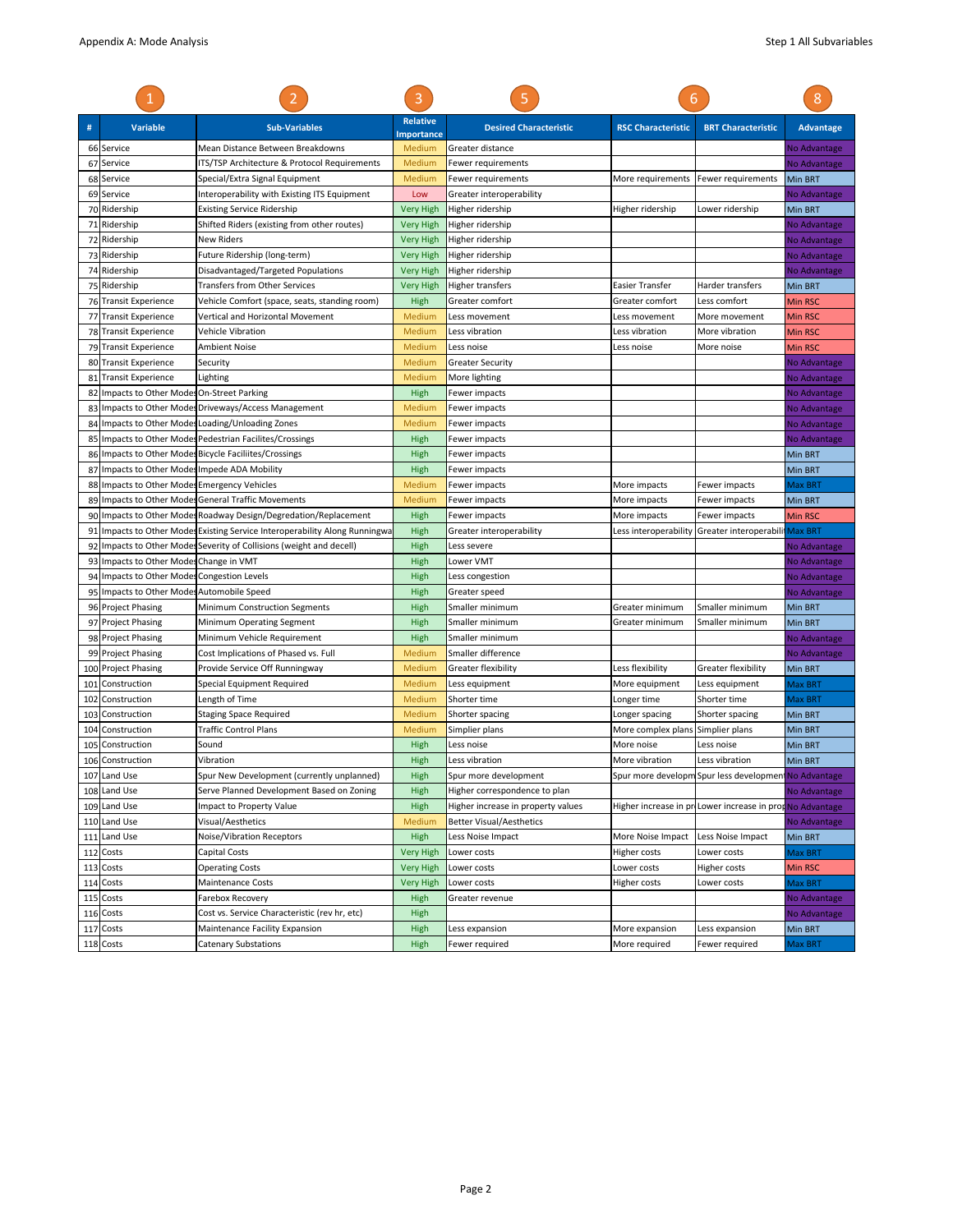|              |                          |                                                                    | 3                         | 5                                       | 6                         |                                                      | 8                            |
|--------------|--------------------------|--------------------------------------------------------------------|---------------------------|-----------------------------------------|---------------------------|------------------------------------------------------|------------------------------|
|              | <b>Variable</b>          | <b>Sub-Variables</b>                                               | <b>Relative</b>           | <b>Desired Characteristic</b>           | <b>RSC Characteristic</b> | <b>BRT Characteristic</b>                            | <b>Advantage</b>             |
| $\mathbf{1}$ | Vehicles                 | Low Floor                                                          | <b>Importance</b><br>High | Lower floor                             |                           |                                                      | No Advantage                 |
|              | Vehicles                 | Multi-door                                                         | High                      | More doors                              |                           |                                                      | No Advantage                 |
|              | 4 Vehicles               | Left- and Right-Side Boarding                                      | Medium                    | Dual side doors                         |                           |                                                      | No Advantage                 |
|              | 5 Vehicles               | Seated Capacity                                                    | High                      | Higher capacity                         | <b>Higher Capacity</b>    | Lower Capacity                                       | Min RSC                      |
|              | 6 Vehicles               | <b>Standing Capacity</b>                                           | High                      | Higher capacity                         | <b>Higher Capacity</b>    | Lower Capacity                                       | Min RSC                      |
|              | Vehicles                 | <b>Wheelchair Capacity</b>                                         | Medium                    | Higher capacity                         | <b>Higher Capacity</b>    | <b>Lower Capacity</b>                                | Min RSC                      |
|              | 8 Vehicles               | <b>Bicycle Capacity</b>                                            | Medium                    | Higher capacity                         |                           |                                                      | No Advantage                 |
|              | 9 Vehicles               | Vehicle Flexibility (# of cars, configuration)                     | Medium                    | More flexible                           | More Flexible             | Less Flexible                                        | Min RSC                      |
| 10           | Vehicles                 | Availability (multiple vendors, delivery time)                     | Medium                    | More availability                       | Less Available            | More Available                                       | Max BRT                      |
| 13           | Vehicles                 | Vehicle Weight                                                     | Medium                    | Lower Weight                            | Higher Weight             | Lower Weight                                         | Max BRT                      |
|              | 15 Vehicles              | Vehicle Use on Other Routes                                        | High                      | More Flexible                           | Less Flexible             | More Flexible                                        | Max BRT                      |
| 16           | Vehicles                 | Operations Without Fixed Rail                                      | High                      | More Flexible                           | Less Flexible             | More Flexible                                        | Max BRT                      |
| 17           | Vehicles                 | <b>Operations Without Catenary</b>                                 | High                      | More flexible                           | Less Flexible             | More Flexible                                        | Min BRT                      |
| 18           | Vehicles                 | Special Driver Training                                            | Medium                    | Less required training                  | More Training             | Less Training                                        | Min BRT                      |
| 19           | Vehicles                 | Removal of Breakdowns                                              | High                      | More Flexible                           | Less Flexible             | More Flexible                                        | Max BRT                      |
| 20           | Vehicles                 | Ability to Pass Roadway Obstructions                               | High                      | More Flexible                           | Less Flexible             | More Flexible                                        | Max BRT                      |
| 21           | Vehicles                 | <b>Turning Radii Restrictions</b>                                  | High                      | Greater turning flexibility             | Less Flexible             | More Flexible                                        | Max BRT                      |
| 22           | Vehicles                 | Grade Limitations                                                  | Medium                    | More grade flexibility                  |                           |                                                      | Max BRT                      |
| 23           | Vehicles<br>Vehicles     | Accelleration/Decelleration Characteristics                        | Medium                    | Smother ride<br>Smother ride            |                           |                                                      | No Advantage                 |
| 24<br>25     | Vehicles                 | Sudden Braking Characteristics<br><b>Transit Driver Visibility</b> | Medium<br>Medium          | <b>Greater visibility</b>               |                           |                                                      | No Advantage<br>No Advantage |
| 27           | Vehicles                 | Vehicle Overhaul/Replacement Schedule                              | High                      | Less maintenance                        | More Replacement          | Less Replacement                                     | Min BRT                      |
| 28           | Vehicles                 | Regulatory Agency Oversight                                        | Medium                    | Less oversight                          |                           |                                                      | No Advantage                 |
| 29           | Vehicles                 | Unique Safety/Operation/Other Requirements                         | Medium                    | Fewer unique requirements               |                           |                                                      | No Advantage                 |
|              | 30 Vehicles              | Layover Requirement                                                | Medium                    | <b>Fewer requirements</b>               |                           | More Requirements Fewer Requirements                 | <b>Min BRT</b>               |
| 31           | Fuel/Power               | Emissions                                                          | High                      | Fewer emissions                         |                           |                                                      | No Advantage                 |
| 32           | Fuel/Power               | Consumption                                                        | High                      | Less fuel consumption                   |                           |                                                      | No Advantage                 |
|              | 33 Fuel/Power            | Costs (Fuel or electricity)                                        | Medium                    | Lower costs                             |                           |                                                      | No Advantage                 |
|              | 34 Fuel/Power            | Range limitations of Fuel/Power                                    | Medium                    | Greater range                           | Lower range               | Greater range                                        | Min BRT                      |
|              | 36 Fuel/Power            | <b>Catenary Placement</b>                                          | High                      | More flexibility                        | More Flexible             | Less Flexible                                        | Min BRT                      |
| 37           | <b>Stations</b>          | HCT Amenities (fare collection, branding, etc)                     | High                      | More amenities                          |                           |                                                      | No Advantage                 |
| 38           | <b>Stations</b>          | Platform Length                                                    | Medium                    | Appropriate platform based on demand    | Longer platform           | Shorter platform                                     | Min BRT                      |
| 39           | <b>Stations</b>          | Platform Width                                                     | Medium                    | Thinner required platform               |                           |                                                      | No Advantage                 |
| 40           | <b>Stations</b>          | Platform Loading Height                                            | High                      |                                         |                           |                                                      | No Advantage                 |
| 41           | <b>Stations</b>          | Loading Gap between Vehicle & Platform                             | Medium                    | Thinner gap                             |                           |                                                      | No Advantage                 |
|              | 43 Stations              | Interoperability With Other Routes                                 | Very High                 | Greater interoperability                |                           | Less interoperability Greater interoperabili Max BRT |                              |
| 44           | <b>Stations</b>          | Ease of Pedestian/ADA Access                                       | High                      | Improved access                         |                           |                                                      | No Advantage                 |
| 45           | <b>Stations</b>          | Loading Pad Design                                                 | Medium                    |                                         |                           |                                                      | No Advantage                 |
| 46           | <b>Stations</b>          | <b>Future Station Expansion</b>                                    | Medium                    | Ability to expand without relocating    |                           |                                                      | No Advantage                 |
| 47           | Service                  | Preferred Alignment & Potential Expansion                          | Medium                    | Fewer Alignment Limitations             | More Limitations          | <b>Fewer Limitations</b>                             | Min BRT                      |
| 48           | Service                  | Dedicated Runningway                                               | <b>Very High</b>          | Able to operate in dedicated runningway |                           |                                                      | No Advantage                 |
|              | 49 Service               | Mixed Flow Runningway                                              | High                      | Able to operate in Mixed Flow           |                           | Decreased mixed flow Increased mixed flow IMin BRT   |                              |
|              | 50 Service               | Center Runningway                                                  | Medium                    | Increased center runningway             |                           |                                                      | No Advantage                 |
| 51           | Service                  | Curb Runningway                                                    | Medium<br>High            | Decreased curb runningway               |                           |                                                      | No Advantage                 |
|              | 52 Service<br>53 Service | <b>Station Spacing</b><br>Speed                                    | Very High                 | Higher speed                            |                           |                                                      | No Advantage<br>No Advantage |
|              | 54 Service               | Reliability                                                        | Very High                 | Higher reliability                      | Lower reliability         | <b>Higher reliability</b>                            | Min BRT                      |
| 55           | Service                  | Frequency                                                          | High                      | Higher frequency                        | Lower frequency           | Higher frequency                                     | Min BRT                      |
|              | 56 Service               | Span                                                               | High                      | Higher span                             |                           |                                                      | No Advantage                 |
|              | 57 Service               | Capacity                                                           | <b>Very High</b>          | Higher capacity                         | Higher capacity           | Lower capacity                                       | Min RSC                      |
|              | 58 Service               | <b>Travel Time</b>                                                 | <b>Very High</b>          | Shorter travel time                     |                           |                                                      | No Advantage                 |
| 59           | Service                  | <b>Throughput Capacity</b>                                         | High                      | Greater throughput                      | Greater throughput        | Lower throughput                                     | Min RSC                      |
|              | 60 Service               | Dwell Time                                                         | High                      | Shorter dwell time                      |                           |                                                      | No Advantage                 |
| 61           | Service                  | Deadhead Time                                                      | High                      | Shorter deadhead time                   |                           |                                                      | No Advantage                 |
| 62           | Service                  | Vehicle Bunching                                                   | Medium                    | Less vehicle bunching                   |                           | More vehicle bunchir Less vehicle bunching           | Min BRT                      |
|              | 63 Service               | Add Non-Scheduled/Special Events Vehicles and                      | Medium                    | More flexibility                        | Less flexibility          | More flexibility                                     | Max BRT                      |
| 64           | Service                  | Modify Service for Incidents or Construction                       | High                      | More flexibility                        | Less flexibility          | More flexibility                                     | Max BRT                      |
| 66           | Service                  | Mean Distance Between Breakdowns                                   | Medium                    | Greater distance                        |                           |                                                      | No Advantage                 |
| 67           | Service                  | ITS/TSP Architecture & Protocol Requirements                       | Medium                    | Fewer requirements                      |                           |                                                      | No Advantage                 |
|              | 68 Service               | Special/Extra Signal Equipment                                     | Medium                    | Fewer requirements                      | More requirements         | Fewer requirements                                   | Min BRT                      |
|              | 70 Ridership             | <b>Existing Service Ridership</b>                                  | Very High                 | Higher ridership                        | Higher ridership          | Lower ridership                                      | Min BRT                      |
| 71           | Ridership                | Shifted Riders (existing from other routes)                        | Very High                 | Higher ridership                        |                           |                                                      | No Advantage                 |
| 72           | Ridership                | New Riders                                                         | Very High                 | Higher ridership                        |                           |                                                      | No Advantage                 |
|              | 73 Ridership             | Future Ridership (long-term)                                       | Very High                 | Higher ridership                        |                           |                                                      | No Advantage                 |
|              | 74 Ridership             | Disadvantaged/Targeted Populations                                 | Very High                 | Higher ridership                        |                           |                                                      | No Advantage                 |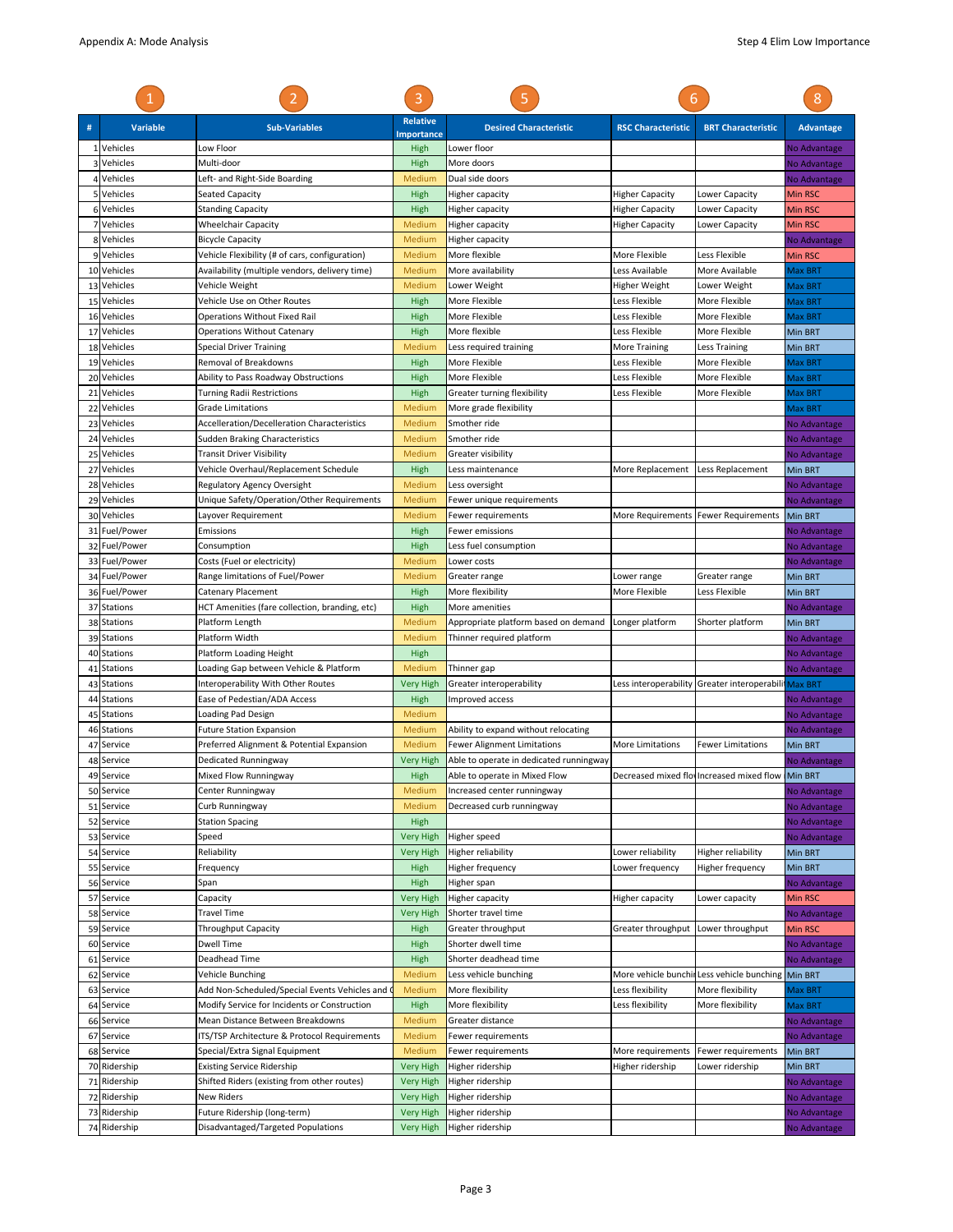| #   | <b>Variable</b>                            | <b>Sub-Variables</b>                                                     | <b>Relative</b><br>mportance | <b>Desired Characteristic</b>      | <b>RSC Characteristic</b>         | <b>BRT Characteristic</b>                                         | <b>Advantage</b> |
|-----|--------------------------------------------|--------------------------------------------------------------------------|------------------------------|------------------------------------|-----------------------------------|-------------------------------------------------------------------|------------------|
|     | 75 Ridership                               | <b>Transfers from Other Services</b>                                     | <b>Very High</b>             | <b>Higher transfers</b>            | Easier Transfer                   | Harder transfers                                                  | Min BRT          |
|     | 76 Transit Experience                      | Vehicle Comfort (space, seats, standing room)                            | High                         | Greater comfort                    | Greater comfort                   | Less comfort                                                      | <b>Min RSC</b>   |
| 77  | <b>Transit Experience</b>                  | Vertical and Horizontal Movement                                         | Medium                       | Less movement                      | Less movement                     | More movement                                                     | Min RSC          |
| 78  | <b>Transit Experience</b>                  | Vehicle Vibration                                                        | Medium                       | Less vibration                     | Less vibration                    | More vibration                                                    | <b>Min RSC</b>   |
|     | 79 Transit Experience                      | Ambient Noise                                                            | Medium                       | Less noise                         | Less noise                        | More noise                                                        | <b>Min RSC</b>   |
| 80  | <b>Transit Experience</b>                  | Security                                                                 | Medium                       | <b>Greater Security</b>            |                                   |                                                                   | No Advantage     |
|     | 81 Transit Experience                      | Lighting                                                                 | Medium                       | More lighting                      |                                   |                                                                   | No Advantage     |
| 82  | Impacts to Other Modes On-Street Parking   |                                                                          | High                         | Fewer impacts                      |                                   |                                                                   | No Advantage     |
| 83  |                                            | Impacts to Other Modes Driveways/Access Management                       | Medium                       | Fewer impacts                      |                                   |                                                                   | No Advantage     |
| 84  |                                            | Impacts to Other Modes Loading/Unloading Zones                           | Medium                       | Fewer impacts                      |                                   |                                                                   | No Advantage     |
| 85  |                                            | Impacts to Other Modes Pedestrian Facilites/Crossings                    | High                         | Fewer impacts                      |                                   |                                                                   | No Advantage     |
|     |                                            | 86 Impacts to Other Modes Bicycle Faciliites/Crossings                   | High                         | Fewer impacts                      |                                   |                                                                   | Min BRT          |
| 87  | Impacts to Other Modes Impede ADA Mobility |                                                                          | High                         | Fewer impacts                      |                                   |                                                                   | Min BRT          |
| 88  | Impacts to Other Modes Emergency Vehicles  |                                                                          | Medium                       | Fewer impacts                      | More impacts                      | Fewer impacts                                                     | Max BRT          |
| 89  |                                            | Impacts to Other Modes General Traffic Movements                         | Medium                       | Fewer impacts                      | More impacts                      | Fewer impacts                                                     | Min BRT          |
| 90  |                                            | Impacts to Other Modes Roadway Design/Degredation/Replacement            | High                         | Fewer impacts                      | More impacts                      | Fewer impacts                                                     | <b>Min RSC</b>   |
| 91  |                                            | Impacts to Other Modes Existing Service Interoperability Along Runningwa | High                         | Greater interoperability           | Less interoperability             | Greater interoperabilit                                           | Max BRT          |
| 92  |                                            | Impacts to Other Modes Severity of Collisions (weight and decell)        | High                         | Less severe                        |                                   |                                                                   | No Advantage     |
| 93  | Impacts to Other Modes Change in VMT       |                                                                          | High                         | Lower VMT                          |                                   |                                                                   | No Advantage     |
| 94  | Impacts to Other Modes Congestion Levels   |                                                                          | High                         | Less congestion                    |                                   |                                                                   | No Advantage     |
|     | 95 Impacts to Other Modes Automobile Speed |                                                                          | High                         | Greater speed                      |                                   |                                                                   | No Advantage     |
| 96  | <b>Project Phasing</b>                     | Minimum Construction Segments                                            | High                         | Smaller minimum                    | Greater minimum                   | Smaller minimum                                                   | Min BRT          |
|     | 97 Project Phasing                         | Minimum Operating Segment                                                | High                         | Smaller minimum                    | Greater minimum                   | Smaller minimum                                                   | Min BRT          |
| 98  | <b>Project Phasing</b>                     | Minimum Vehicle Requirement                                              | High                         | Smaller minimum                    |                                   |                                                                   | No Advantage     |
| 99  | <b>Project Phasing</b>                     | Cost Implications of Phased vs. Full                                     | Medium                       | Smaller difference                 |                                   |                                                                   | No Advantage     |
|     | 100 Project Phasing                        | Provide Service Off Runningway                                           | Medium                       | <b>Greater flexibility</b>         | Less flexibility                  | Greater flexibility                                               | Min BRT          |
| 101 | Construction                               | Special Equipment Required                                               | Medium                       | Less equipment                     | More equipment                    | Less equipment                                                    | Max BRT          |
| 102 | Construction                               | Length of Time                                                           | Medium                       | Shorter time                       | Longer time                       | Shorter time                                                      | Max BRT          |
| 103 | Construction                               | <b>Staging Space Required</b>                                            | Medium                       | Shorter spacing                    | Longer spacing                    | Shorter spacing                                                   | Min BRT          |
| 104 | Construction                               | <b>Traffic Control Plans</b>                                             | Medium                       | Simplier plans                     | More complex plans Simplier plans |                                                                   | Min BRT          |
| 105 | Construction                               | Sound                                                                    | High                         | Less noise                         | More noise                        | Less noise                                                        | Min BRT          |
| 106 | Construction                               | Vibration                                                                | High                         | Less vibration                     | More vibration                    | Less vibration                                                    | Min BRT          |
| 107 | Land Use                                   | Spur New Development (currently unplanned)                               | High                         | Spur more development              |                                   | Spur more developm Spur less development No Advantage             |                  |
|     | 108 Land Use                               | Serve Planned Development Based on Zoning                                | High                         | Higher correspondence to plan      |                                   |                                                                   | No Advantage     |
|     | 109 Land Use                               | Impact to Property Value                                                 | High                         | Higher increase in property values |                                   | Higher increase in pr <b>iL</b> ower increase in propNo Advantage |                  |
| 110 | Land Use                                   | Visual/Aesthetics                                                        | Medium                       | <b>Better Visual/Aesthetics</b>    |                                   |                                                                   | No Advantage     |
| 111 | Land Use                                   | Noise/Vibration Receptors                                                | High                         | Less Noise Impact                  | More Noise Impact                 | Less Noise Impact                                                 | Min BRT          |
| 112 | Costs                                      | <b>Capital Costs</b>                                                     | <b>Very High</b>             | Lower costs                        | Higher costs                      | Lower costs                                                       | <b>Max BRT</b>   |
| 113 | Costs                                      | <b>Operating Costs</b>                                                   | <b>Very High</b>             | Lower costs                        | Lower costs                       | Higher costs                                                      | Min RSC          |
| 114 | Costs                                      | <b>Maintenance Costs</b>                                                 | <b>Very High</b>             | Lower costs                        | Higher costs                      | Lower costs                                                       | Max BRT          |
| 115 | Costs                                      | Farebox Recovery                                                         | High                         | Greater revenue                    |                                   |                                                                   | No Advantage     |
| 116 | Costs                                      | Cost vs. Service Characteristic (rev hr, etc)                            | High                         |                                    |                                   |                                                                   | No Advantage     |
| 117 | Costs                                      | Maintenance Facility Expansion                                           | High                         | Less expansion                     | More expansion                    | Less expansion                                                    | Min BRT          |
|     | 118 Costs                                  | <b>Catenary Substations</b>                                              | High                         | Fewer required                     | More required                     | Fewer required                                                    | <b>Max BRT</b>   |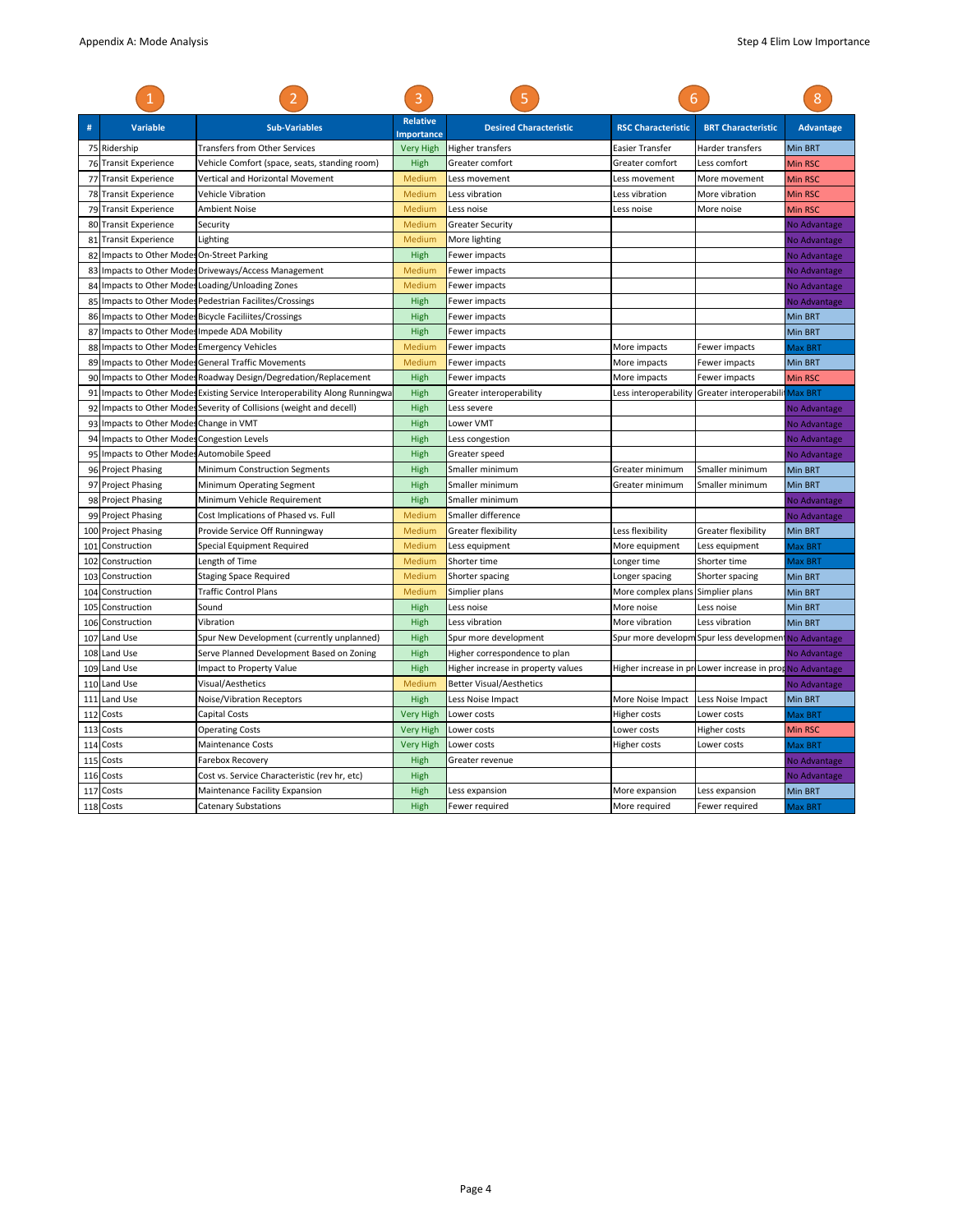|          |                                                        |                                                                                   | 3                                    |                                      | 6                                 |                                                    | 8                  |
|----------|--------------------------------------------------------|-----------------------------------------------------------------------------------|--------------------------------------|--------------------------------------|-----------------------------------|----------------------------------------------------|--------------------|
|          | <b>Variable</b>                                        | <b>Sub-Variables</b>                                                              | <b>Relative</b><br><b>Importance</b> | <b>Desired Characteristic</b>        | <b>RSC Characteristic</b>         | <b>BRT</b> Characteristic                          | <b>Advantage</b>   |
|          | 5 Vehicles                                             | Seated Capacity                                                                   | High                                 | Higher capacity                      | Higher Capacity                   | Lower Capacity                                     | <b>Min RSC</b>     |
|          | 6 Vehicles                                             | <b>Standing Capacity</b>                                                          | High                                 | Higher capacity                      | <b>Higher Capacity</b>            | Lower Capacity                                     | Min RSC            |
|          | 7 Vehicles                                             | <b>Wheelchair Capacity</b>                                                        | Medium                               | Higher capacity                      | Higher Capacity                   | Lower Capacity                                     | Min RSC            |
|          | 9 Vehicles                                             | Vehicle Flexibility (# of cars, configuration)                                    | Medium                               | More flexible                        | More Flexible                     | Less Flexible                                      | Min RSC            |
| 10       | Vehicles                                               | Availability (multiple vendors, delivery time)                                    | Medium                               | More availability                    | Less Available                    | More Available                                     | Max BRT            |
| 13       | Vehicles                                               | Vehicle Weight                                                                    | Medium                               | Lower Weight                         | Higher Weight                     | Lower Weight                                       | Max BRT            |
|          | 14 Vehicles                                            | Vehicle Height                                                                    | Low                                  | Shorter                              | Higher Height                     | Lower Height                                       | Min BRT            |
| 15       | Vehicles                                               | Vehicle Use on Other Routes                                                       | High                                 | More Flexible                        | Less Flexible                     | More Flexible                                      | Max BRT            |
| 16       | Vehicles                                               | Operations Without Fixed Rail                                                     | High                                 | More Flexible                        | Less Flexible                     | More Flexible                                      | Max BRT            |
| 17       | Vehicles                                               | <b>Operations Without Catenary</b>                                                | High                                 | More flexible                        | Less Flexible                     | More Flexible                                      | Min BRT            |
|          | 18 Vehicles                                            | <b>Special Driver Training</b>                                                    | Medium                               | Less required training               | <b>More Training</b>              | Less Training                                      | Min BRT            |
| 19<br>20 | Vehicles<br>Vehicles                                   | Removal of Breakdowns<br>Ability to Pass Roadway Obstructions                     | High<br>High                         | More Flexible<br>More Flexible       | Less Flexible<br>Less Flexible    | More Flexible<br>More Flexible                     | Max BRT<br>Max BRT |
| 21       | Vehicles                                               | <b>Turning Radii Restrictions</b>                                                 | High                                 | Greater turning flexibility          | Less Flexible                     | More Flexible                                      | Max BRT            |
| 22       | Vehicles                                               | Grade Limitations                                                                 | Medium                               | More grade flexibility               |                                   |                                                    | Max BRT            |
| 27       | Vehicles                                               | Vehicle Overhaul/Replacement Schedule                                             | High                                 | Less maintenance                     | More Replacement                  | Less Replacement                                   | Min BRT            |
|          | 30 Vehicles                                            | Layover Requirement                                                               | Medium                               | Fewer requirements                   |                                   | More Requirements   Fewer Requirements             | Min BRT            |
|          | 34 Fuel/Power                                          | Range limitations of Fuel/Power                                                   | Medium                               | Greater range                        | Lower range                       | Greater range                                      | Min BRT            |
|          | 35 Fuel/Power                                          | <b>Regeneration of Electricity</b>                                                | Low                                  | Higher regeneration                  | Less regeneration                 | More regeneration                                  | Min BRT            |
|          | 36 Fuel/Power                                          | Catenary Placement                                                                | High                                 | More flexibility                     | More Flexible                     | Less Flexible                                      | Min BRT            |
|          | 38 Stations                                            | Platform Length                                                                   | Medium                               | Appropriate platform based on demand | Longer platform                   | Shorter platform                                   | Min BRT            |
| 42       | <b>Stations</b>                                        | Placement Limitations (distance from curve, etc)                                  | Low                                  | <b>Fewer limitations</b>             | More limitations                  | <b>Fewer limitations</b>                           | Min BRT            |
| 43       | <b>Stations</b>                                        | Interoperability With Other Routes                                                | <b>Very High</b>                     | Greater interoperability             | Less interoperability             | Greater interoperabilit                            | Max BRT            |
| 47       | Service                                                | Preferred Alignment & Potential Expansion                                         | Medium                               | <b>Fewer Alignment Limitations</b>   | More Limitations                  | Fewer Limitations                                  | Min BRT            |
|          | 49 Service                                             | Mixed Flow Runningway                                                             | High                                 | Able to operate in Mixed Flow        |                                   | Decreased mixed flow Increased mixed flow IMin BRT |                    |
| 54       | Service                                                | Reliability                                                                       | <b>Very High</b>                     | Higher reliability                   | Lower reliability                 | Higher reliability                                 | Min BRT            |
| 55       | Service                                                | Frequency                                                                         | High                                 | Higher frequency                     | Lower frequency                   | Higher frequency                                   | Min BRT            |
|          | 57 Service                                             | Capacity                                                                          | Very High                            | <b>Higher capacity</b>               | Higher capacity                   | Lower capacity                                     | Min RSC            |
| 59       | Service                                                | <b>Throughput Capacity</b>                                                        | High                                 | Greater throughput                   | Greater throughput                | Lower throughput                                   | Min RSC            |
| 62       | Service                                                | Vehicle Bunching                                                                  | Medium                               | Less vehicle bunching                | More vehicle bunchir              | Less vehicle bunching                              | Min BRT            |
| 63       | Service                                                | Add Non-Scheduled/Special Events Vehicles and (                                   | Medium                               | More flexibility                     | Less flexibility                  | More flexibility                                   | Max BRT            |
|          | 64 Service                                             | Modify Service for Incidents or Construction                                      | High                                 | More flexibility                     | Less flexibility                  | More flexibility                                   | Max BRT            |
| 65       | Service                                                | Incorporate Limited Service                                                       | Low                                  | More flexibility                     | Less flexibility                  | More flexibility                                   | Max BRT            |
|          | 68 Service                                             | Special/Extra Signal Equipment                                                    | Medium                               | Fewer requirements                   | More requirements                 | Fewer requirements                                 | Min BRT            |
| 70       | Ridership                                              | <b>Existing Service Ridership</b>                                                 | <b>Very High</b>                     | Higher ridership                     | Higher ridership                  | Lower ridership                                    | Min BRT            |
|          | 75 Ridership                                           | <b>Transfers from Other Services</b>                                              | <b>Very High</b>                     | <b>Higher transfers</b>              | Easier Transfer                   | Harder transfers                                   | Min BRT            |
| 76       | <b>Transit Experience</b><br><b>Transit Experience</b> | Vehicle Comfort (space, seats, standing room)<br>Vertical and Horizontal Movement | High<br>Medium                       | Greater comfort<br>Less movement     | Greater comfort<br>Less movement  | Less comfort<br>More movement                      | Min RSC            |
| 77       | 78 Transit Experience                                  | Vehicle Vibration                                                                 | Medium                               | Less vibration                       | Less vibration                    | More vibration                                     | Min RSC<br>Min RSC |
| 79       | <b>Transit Experience</b>                              | <b>Ambient Noise</b>                                                              | Medium                               | Less noise                           | Less noise                        | More noise                                         | Min RSC            |
| 86       |                                                        | Impacts to Other Modes Bicycle Faciliites/Crossings                               | High                                 | Fewer impacts                        |                                   |                                                    | Min BRT            |
|          | 87 Impacts to Other Modes Impede ADA Mobility          |                                                                                   | High                                 | Fewer impacts                        |                                   |                                                    | Min BRT            |
|          | 88 Impacts to Other Modes Emergency Vehicles           |                                                                                   | Medium                               | Fewer impacts                        | More impacts                      | Fewer impacts                                      | Max BRT            |
| 89       |                                                        | Impacts to Other Modes General Traffic Movements                                  | Medium                               | Fewer impacts                        | More impacts                      | Fewer impacts                                      | Min BRT            |
|          |                                                        | 90 Impacts to Other Modes Roadway Design/Degredation/Replacement                  | High                                 | Fewer impacts                        | More impacts                      | Fewer impacts                                      | Min RSC            |
|          |                                                        | 91 Impacts to Other Modes Existing Service Interoperability Along Runningwa       | High                                 | Greater interoperability             | Less interoperability             | Greater interoperabili                             | Max BRT            |
|          | 96 Project Phasing                                     | Minimum Construction Segments                                                     | High                                 | Smaller minimum                      | Greater minimum                   | Smaller minimum                                    | Min BRT            |
| 97       | <b>Project Phasing</b>                                 | Minimum Operating Segment                                                         | High                                 | Smaller minimum                      | Greater minimum                   | Smaller minimum                                    | Min BRT            |
| 100      | <b>Project Phasing</b>                                 | Provide Service Off Runningway                                                    | Medium                               | Greater flexibility                  | Less flexibility                  | Greater flexibility                                | Min BRT            |
|          | 101 Construction                                       | Special Equipment Required                                                        | Medium                               | Less equipment                       | More equipment                    | Less equipment                                     | Max BRT            |
| 102      | Construction                                           | Length of Time                                                                    | Medium                               | Shorter time                         | Longer time                       | Shorter time                                       | Max BRT            |
| 103      | Construction                                           | <b>Staging Space Required</b>                                                     | Medium                               | Shorter spacing                      | Longer spacing                    | Shorter spacing                                    | Min BRT            |
|          | 104 Construction                                       | <b>Traffic Control Plans</b>                                                      | Medium                               | Simplier plans                       | More complex plans Simplier plans |                                                    | Min BRT            |
| 105      | Construction                                           | Sound                                                                             | High                                 | Less noise                           | More noise                        | Less noise                                         | Min BRT            |
| 106      | Construction                                           | Vibration                                                                         | High                                 | Less vibration                       | More vibration                    | Less vibration                                     | Min BRT            |
|          | 111 Land Use                                           | Noise/Vibration Receptors                                                         | High                                 | Less Noise Impact                    | More Noise Impact                 | Less Noise Impact                                  | Min BRT            |
|          | 112 Costs                                              | Capital Costs                                                                     | <b>Very High</b>                     | Lower costs                          | Higher costs                      | Lower costs                                        | Max BRT            |
| 113      | Costs                                                  | <b>Operating Costs</b>                                                            | <b>Very High</b>                     | Lower costs                          | Lower costs                       | Higher costs                                       | Min RSC            |
| 114      | Costs<br>Costs                                         | <b>Maintenance Costs</b><br>Maintenance Facility Expansion                        | <b>Very High</b><br>High             | Lower costs<br>Less expansion        | Higher costs<br>More expansion    | Lower costs<br>Less expansion                      | Max BRT<br>Min BRT |
| 117      | 118 Costs                                              | Catenary Substations                                                              | High                                 | Fewer required                       | More required                     | Fewer required                                     | Max BRT            |
|          |                                                        |                                                                                   |                                      |                                      |                                   |                                                    |                    |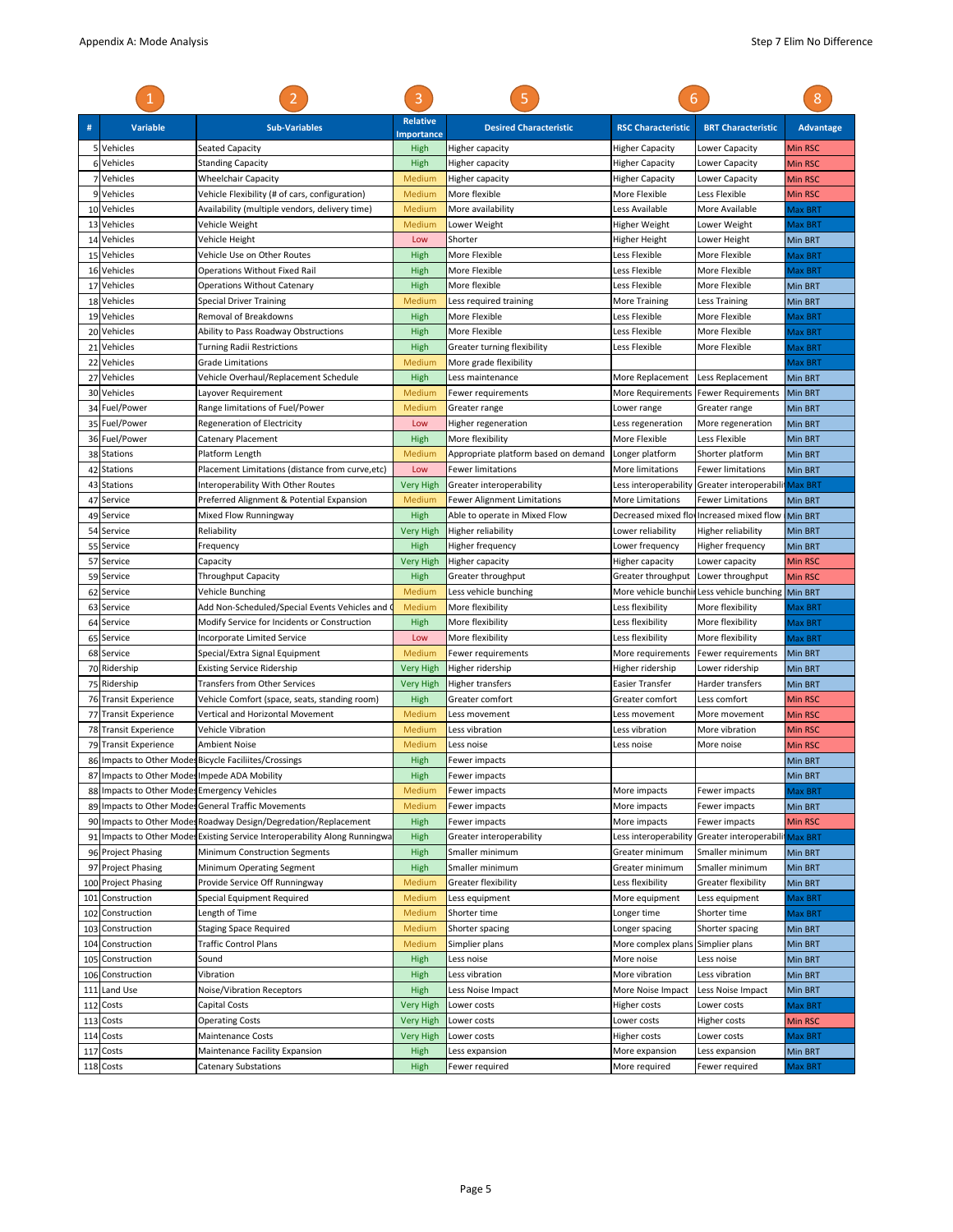|     |                                              |                                                                             | 3                                    |                                      | 6                                    |                                                      |                    |
|-----|----------------------------------------------|-----------------------------------------------------------------------------|--------------------------------------|--------------------------------------|--------------------------------------|------------------------------------------------------|--------------------|
| #   | <b>Variable</b>                              | <b>Sub-Variables</b>                                                        | <b>Relative</b><br><b>Importance</b> | <b>Desired Characteristic</b>        | <b>RSC Characteristic</b>            | <b>BRT Characteristic</b>                            | <b>Advantage</b>   |
|     | 5 Vehicles                                   | <b>Seated Capacity</b>                                                      | High                                 | Higher capacity                      | Higher Capacity                      | Lower Capacity                                       | <b>Min RSC</b>     |
|     | 6 Vehicles                                   | <b>Standing Capacity</b>                                                    | High                                 | Higher capacity                      | <b>Higher Capacity</b>               | Lower Capacity                                       | <b>Min RSC</b>     |
|     | Vehicles                                     | <b>Wheelchair Capacity</b>                                                  | Medium                               | Higher capacity                      | <b>Higher Capacity</b>               | Lower Capacity                                       | <b>Min RSC</b>     |
|     | 9 Vehicles                                   | Vehicle Flexibility (# of cars, configuration)                              | Medium                               | More flexible                        | More Flexible                        | Less Flexible                                        | Min RSC            |
|     | 10 Vehicles                                  | Availability (multiple vendors, delivery time)                              | Medium                               | More availability                    | Less Available                       | More Available                                       | Max BRT            |
| 13  | Vehicles                                     | Vehicle Weight                                                              | Medium                               | Lower Weight                         | Higher Weight                        | Lower Weight                                         | Max BRT            |
|     | 15 Vehicles                                  | Vehicle Use on Other Routes                                                 | High                                 | More Flexible                        | Less Flexible                        | More Flexible                                        | Max BRT            |
|     | 16 Vehicles                                  | <b>Operations Without Fixed Rail</b>                                        | High                                 | More Flexible                        | Less Flexible                        | More Flexible                                        | Max BRT            |
| 17  | Vehicles                                     | <b>Operations Without Catenary</b>                                          | High                                 | More flexible                        | Less Flexible                        | More Flexible                                        | Min BRT            |
| 18  | Vehicles                                     | Special Driver Training                                                     | Medium                               | Less required training               | More Training                        | Less Training                                        | Min BRT            |
| 19  | Vehicles                                     | Removal of Breakdowns                                                       | High                                 | More Flexible                        | Less Flexible                        | More Flexible                                        | Max BRT            |
| 20  | Vehicles                                     | Ability to Pass Roadway Obstructions                                        | High                                 | More Flexible                        | Less Flexible                        | More Flexible                                        | Max BRT            |
| 21  | Vehicles                                     | Turning Radii Restrictions                                                  | High                                 | Greater turning flexibility          | Less Flexible                        | More Flexible                                        | Max BRT            |
| 22  | Vehicles                                     | <b>Grade Limitations</b>                                                    | Medium                               | More grade flexibility               |                                      |                                                      | Max BRT            |
|     | 27 Vehicles                                  | Vehicle Overhaul/Replacement Schedule                                       | High                                 | Less maintenance                     | More Replacement                     | Less Replacement                                     | Min BRT            |
| 30  | Vehicles                                     | Layover Requirement                                                         | Medium                               | Fewer requirements                   | More Requirements                    | <b>Fewer Requirements</b>                            | Min BRT            |
| 34  | Fuel/Power                                   | Range limitations of Fuel/Power                                             | Medium                               | Greater range                        | Lower range                          | Greater range                                        | Min BRT            |
|     | 36 Fuel/Power                                | Catenary Placement                                                          | High                                 | More flexibility                     | More Flexible                        | Less Flexible                                        | Min BRT            |
|     | 38 Stations                                  | Platform Length                                                             | Medium                               | Appropriate platform based on demand | Longer platform                      | Shorter platform                                     | Min BRT            |
| 43  | <b>Stations</b>                              | Interoperability With Other Routes                                          | <b>Very High</b>                     | Greater interoperability             | Less interoperability                | Greater interoperabili                               | <b>Max BRT</b>     |
| 47  | Service                                      | Preferred Alignment & Potential Expansion                                   | Medium                               | <b>Fewer Alignment Limitations</b>   | <b>More Limitations</b>              | <b>Fewer Limitations</b>                             | Min BRT            |
| 49  | Service                                      | Mixed Flow Runningway                                                       | High                                 | Able to operate in Mixed Flow        |                                      | Decreased mixed flow Increased mixed flow            | Min BRT            |
|     | 54 Service                                   | Reliability                                                                 | Very High                            | Higher reliability                   | Lower reliability                    | <b>Higher reliability</b>                            | Min BRT            |
|     | 55 Service                                   | Frequency                                                                   | High                                 | Higher frequency                     | Lower frequency                      | Higher frequency                                     | Min BRT            |
|     | 57 Service                                   | Capacity                                                                    | <b>Very High</b>                     | Higher capacity                      | Higher capacity                      | Lower capacity                                       | Min RSC            |
|     | 59 Service                                   | <b>Throughput Capacity</b>                                                  | High                                 | Greater throughput                   | Greater throughput Lower throughput  |                                                      | Min RSC            |
| 62  | Service                                      | Vehicle Bunching                                                            | Medium                               | Less vehicle bunching                |                                      | More vehicle bunchi Less vehicle bunching            | <b>Min BRT</b>     |
| 63  | Service                                      | Add Non-Scheduled/Special Events Vehicles and                               | Medium                               | More flexibility                     | Less flexibility                     | More flexibility                                     | Max BRT            |
|     | 64 Service                                   | Modify Service for Incidents or Construction                                | High                                 | More flexibility                     | Less flexibility                     | More flexibility                                     | Max BRT            |
|     | 68 Service                                   | Special/Extra Signal Equipment                                              | Medium                               | Fewer requirements                   | More requirements                    | Fewer requirements                                   | Min BRT            |
|     | 70 Ridership                                 | <b>Existing Service Ridership</b>                                           | <b>Very High</b>                     | Higher ridership                     | Higher ridership                     | Lower ridership                                      | Min BRT            |
|     | 75 Ridership                                 | Transfers from Other Services                                               | Very High                            | Higher transfers                     | Easier Transfer                      | Harder transfers                                     | Min BRT            |
|     | 76 Transit Experience                        | Vehicle Comfort (space, seats, standing room)                               | High                                 | Greater comfort                      | Greater comfort                      | Less comfort                                         | Min RSC            |
| 77  | <b>Transit Experience</b>                    | Vertical and Horizontal Movement                                            | Medium                               | Less movement                        | Less movement                        | More movement                                        | <b>Min RSC</b>     |
|     | 78 Transit Experience                        | Vehicle Vibration                                                           | Medium                               | Less vibration                       | Less vibration                       | More vibration                                       | <b>Min RSC</b>     |
| 79  | <b>Transit Experience</b>                    | Ambient Noise                                                               | Medium                               | Less noise                           | Less noise                           | More noise                                           | Min RSC            |
| 86  |                                              | Impacts to Other Modes Bicycle Faciliites/Crossings                         | High                                 | Fewer impacts                        |                                      |                                                      | Min BRT            |
| 87  | Impacts to Other Mode: Impede ADA Mobility   |                                                                             | High                                 | Fewer impacts                        |                                      |                                                      | Min BRT            |
|     | 88 Impacts to Other Mode: Emergency Vehicles |                                                                             | Medium                               | Fewer impacts                        | More impacts                         | Fewer impacts                                        | Max BRT            |
|     |                                              | 89 Impacts to Other Modes General Traffic Movements                         | Medium                               | Fewer impacts                        | More impacts                         | Fewer impacts                                        | Min BRT            |
|     |                                              | 90 Impacts to Other Mode: Roadway Design/Degredation/Replacement            | High                                 | Fewer impacts                        | More impacts                         | Fewer impacts                                        | <b>Min RSC</b>     |
|     |                                              | 91 Impacts to Other Modes Existing Service Interoperability Along Runningwa | High                                 | Greater interoperability             |                                      | Less interoperability Greater interoperabili Max BRT |                    |
|     | 96 Project Phasing                           | Minimum Construction Segments                                               | High                                 | Smaller minimum                      | Greater minimum                      | Smaller minimum                                      | Min BRT            |
|     | 97 Project Phasing                           | Minimum Operating Segment                                                   | High                                 | Smaller minimum                      | Greater minimum                      | Smaller minimum                                      | Min BRT            |
|     | 100 Project Phasing                          | Provide Service Off Runningway                                              | <b>Medium</b>                        | Greater flexibility                  | Less flexibility                     | <b>Greater flexibility</b>                           | Min BRT            |
|     | 101 Construction<br>Construction             | Special Equipment Required                                                  | Medium                               | Less equipment                       | More equipment                       | Less equipment<br>Shorter time                       | Max BRT            |
| 102 | 103 Construction                             | Length of Time<br><b>Staging Space Required</b>                             | Medium                               | Shorter time                         | Longer time                          | Shorter spacing                                      | Max BRT            |
| 104 | Construction                                 | Traffic Control Plans                                                       | Medium<br>Medium                     | Shorter spacing<br>Simplier plans    | Longer spacing<br>More complex plans | Simplier plans                                       | Min BRT<br>Min BRT |
| 105 | Construction                                 | Sound                                                                       | High                                 | Less noise                           | More noise                           | Less noise                                           | Min BRT            |
|     | 106 Construction                             | Vibration                                                                   | High                                 | Less vibration                       | More vibration                       | Less vibration                                       | Min BRT            |
| 111 | Land Use                                     | Noise/Vibration Receptors                                                   | High                                 | Less Noise Impact                    | More Noise Impact                    | Less Noise Impact                                    | Min BRT            |
| 112 | Costs                                        | Capital Costs                                                               | <b>Very High</b>                     | Lower costs                          | Higher costs                         | Lower costs                                          | Max BRT            |
|     | 113 Costs                                    | <b>Operating Costs</b>                                                      | <b>Very High</b>                     | Lower costs                          | Lower costs                          | Higher costs                                         | Min RSC            |
|     | 114 Costs                                    | Maintenance Costs                                                           | <b>Very High</b>                     | Lower costs                          | Higher costs                         | Lower costs                                          | Max BRT            |
| 117 | Costs                                        | Maintenance Facility Expansion                                              | High                                 | Less expansion                       | More expansion                       | Less expansion                                       | Min BRT            |
|     | 118 Costs                                    | Catenary Substations                                                        | High                                 | Fewer required                       | More required                        | Fewer required                                       | Max BRT            |